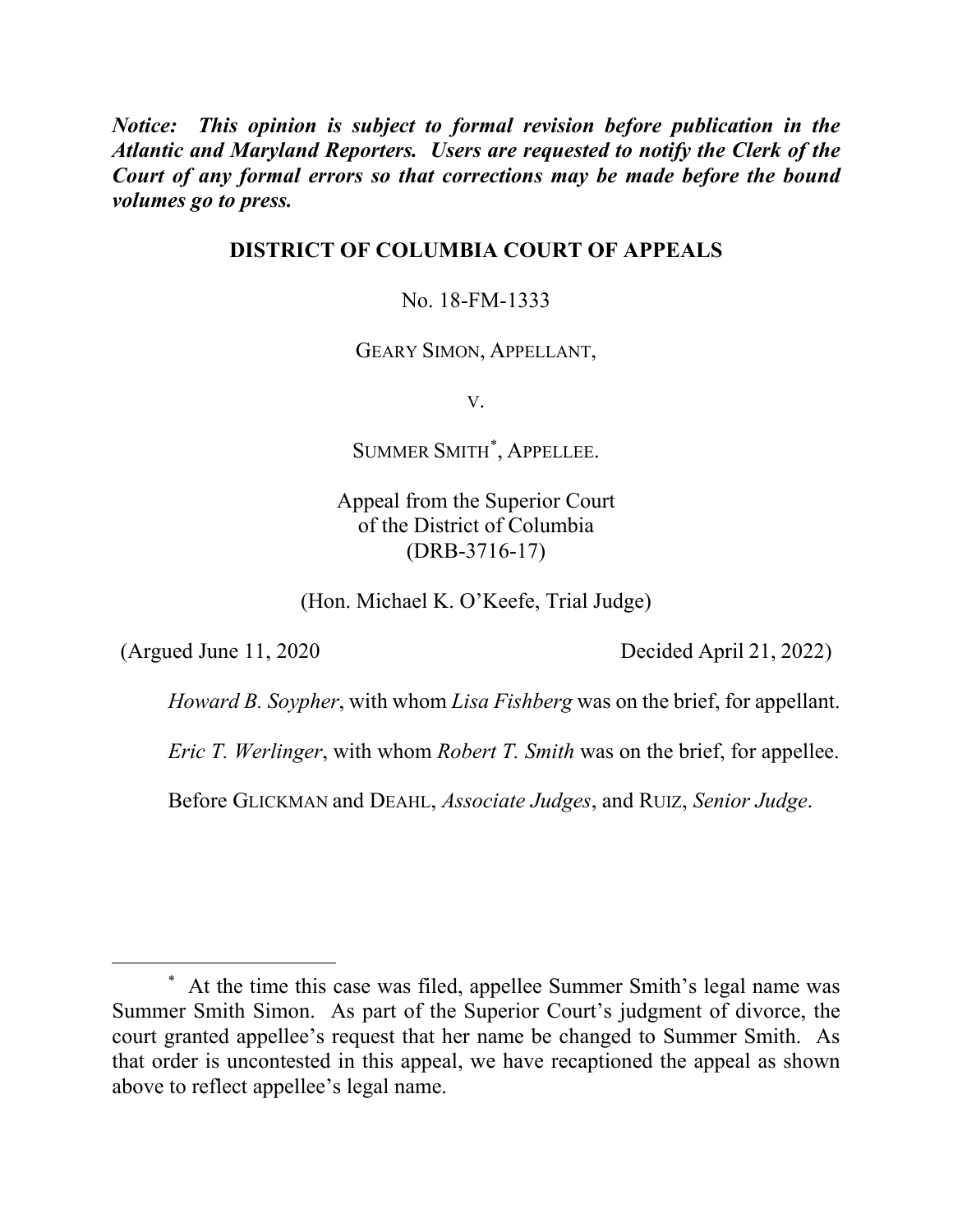GLICKMAN, *Associate Judge*: Appellant Geary Simon appeals from the trial court's judgment of absolute divorce between himself and his ex-wife, Summer Smith. He attacks the trial judge's invalidation of two agreements made during the marriage that granted him valuable rights with respect to a residential condominium unit in Arlington, Virginia (hereinafter "the Virginia condo") that Ms. Smith had acquired in her own name before the marriage. Over Mr. Simon's objections, the trial judge held the agreements were unconscionable and ordered him to "cease exercising any control over the property immediately." We affirm.

#### **I. The Divorce Action**

Summer Smith and Geary Simon married in 2006. They have two minor children of the marriage. They separated in 2016, and Smith filed for divorce in October 2017. Her complaint portrayed a difficult marriage in which Simon insisted she not work and "exclusively controlled" their finances and resources, including the management of the Virginia condo. The complaint alleged that this control was in part accomplished through a number of "trusts and other financial arrangements" that Simon presented to Smith as "documents she must sign for their family's and/or children's protection, . . . often with representations about the effect of the documents that were inconsistent with the language of the documents themselves."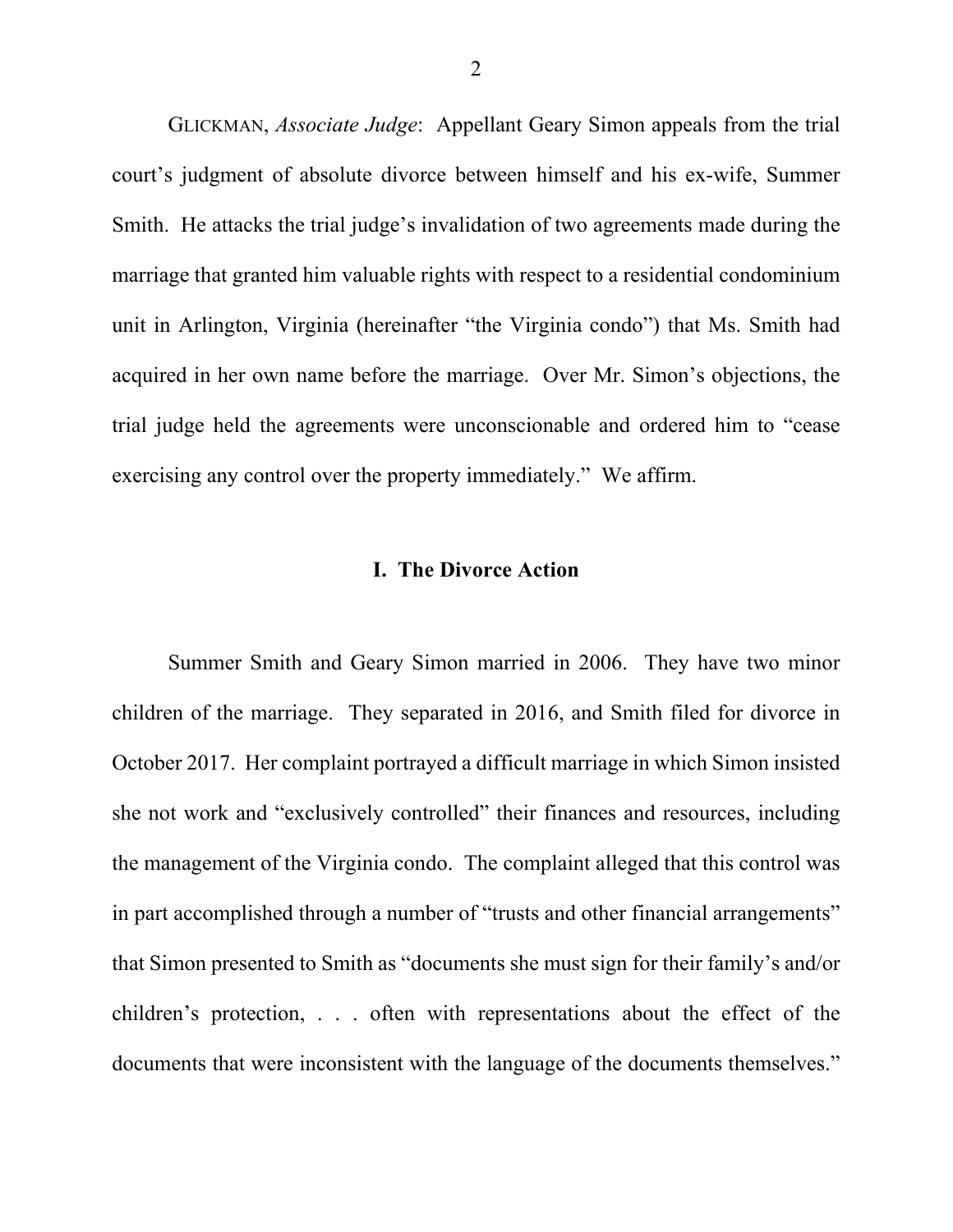The complaint included further allegations that Simon "refused to return to [Smith] her premarital property," identifying specifically the Virginia condo.Smith requested *inter alia* that the court "[a]ward Plaintiff her sole and separate property" and "[d]etermine which property is marital property, value it and distribute it in a manner that is equitable, just and reasonable, in accordance with D.C. Code  $\S$  16-910(b)."

Simon did not object to a determination that the Virginia condo was Smith's sole premarital property, but he claimed his wife had assigned him the rights to manage and receive rents from the property. The two agreements at issue in this appeal (a lease and a transfer of property and management rights) were submitted to the court as exhibits during a *pendente lite* hearing extending over several days in March and April of 2018. Ms. Smith claimed they were invalid, testifying she did not recall signing them and first learned of their existence after the parties' separation. During the same hearing, Simon testified that Smith owed him over \$170,000 to reimburse him for money he had contributed to the Virginia condo. In its April 2018 order on Smith's request for *pendente lite* support, the court noted that it "did not receive sufficient evidence at this juncture to rule on the validity" of the agreements and that it would "resolve the issue of ownership and/or control of this condo at trial." In the interim, the *pendente lite* order suspended operation of the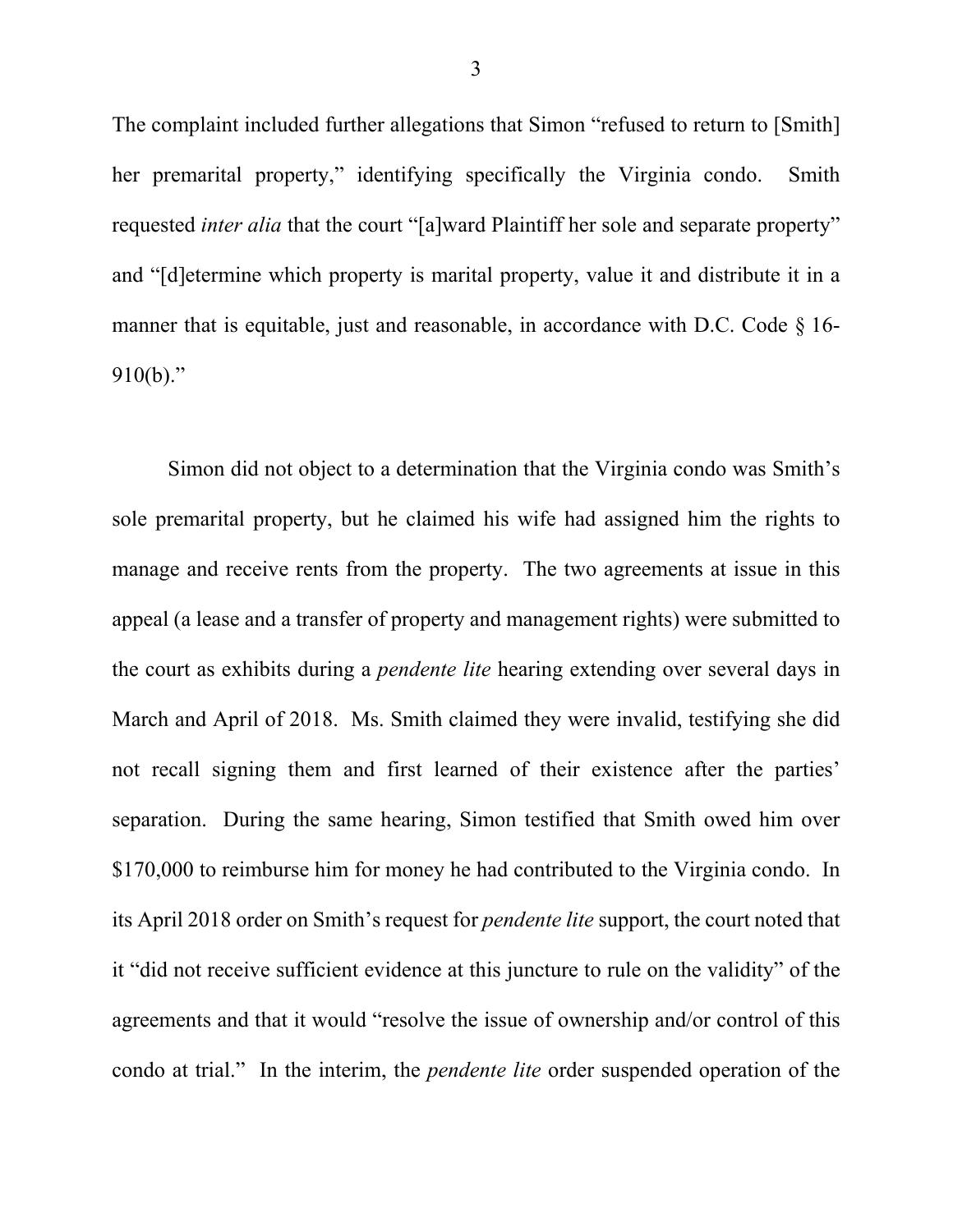agreements and directed that "starting May 1, 2018, Plaintiff shall receive all rental proceeds generated by her condo in Virginia."

Over a four-day trial held on September 10, 11, and 13, and October 25, 2018, the judge heard testimony from Smith and Simon, and from one of Simon's attorneys, Gary Wright. The judge also reviewed the two agreements themselves, photographs of the Virginia condo, and evidence regarding the expenses Simon claimed he had incurred managing the property (for which he claimed the right to place a lien on the condo in order to be reimbursed). The evidence presented at the *pendente lite* hearing was incorporated in the trial record. During the trial, Simon orally objected on procedural grounds to the court's determination of the validity of the challenged agreements in the divorce proceeding, particularly in the absence of two trusts that were parties to the agreements.

Following the trial, the judge issued findings of fact, conclusions of law, and a judgment of absolute divorce. The judgment awarded Smith the Virginia condo as her sole and separate property. It declared the two agreements invalid "because they are unconscionable" under the applicable law, and ordered Simon to "cease exercising any control over the [Virginia condo] immediately." We address the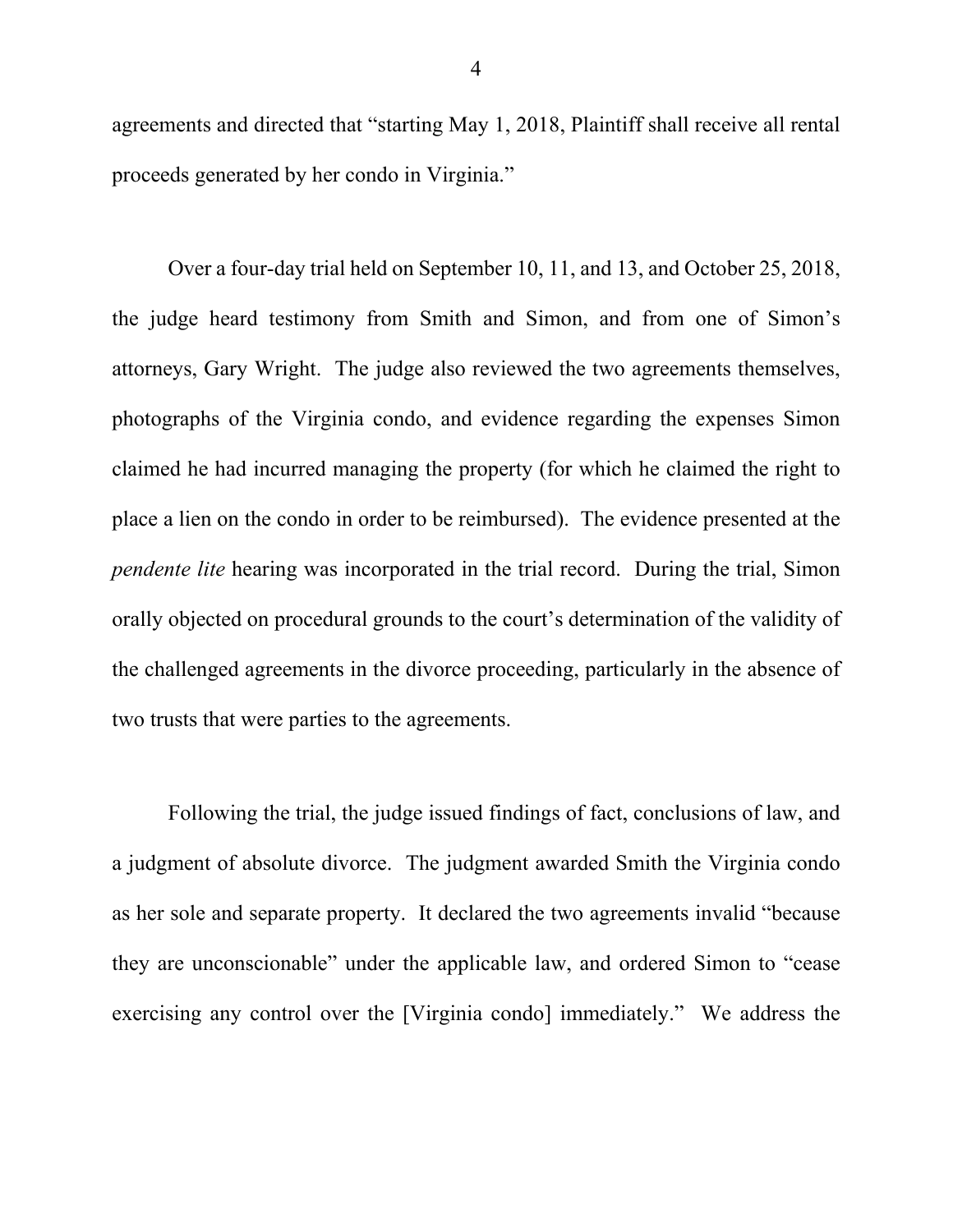judge's rulings on those agreements first, as his findings regarding them inform our disposition of the main procedural issues that Simon presents on appeal.

# **II. The Validity of the Lease Agreement and the Property Agreement A. The Evidence at Trial**

Smith purchased the Arlington, Virginia condo in December 2003 with funds she received upon the death of her father. Smith testified that during her subsequent marriage, Simon tried to persuade her to transfer ownership of the condo to one of his trusts or to a family trust. She refused to do so, but she did entrust the management of the Virginia condo to him because she thought that Simon, a real estate professional with far more business acumen than she had, was better suited to the task and that his decisions would be in her best interest. In 2009, Smith also agreed to transfer title to the condo to a trust in her name – the Summer Smith Simon Revocable Trust ("SSS Revocable Trust"). Smith is the settlor, beneficiary, and trustee of this Trust.

Simon testified that he established two other trusts in 2009, the "GSS Revocable Trust" and the "GSS Irrevocable Trust." The trust documents were not introduced in evidence, nor were their terms read into the record. According to Simon, he is the settlor of the GSS Revocable Trust and, with his children, one of its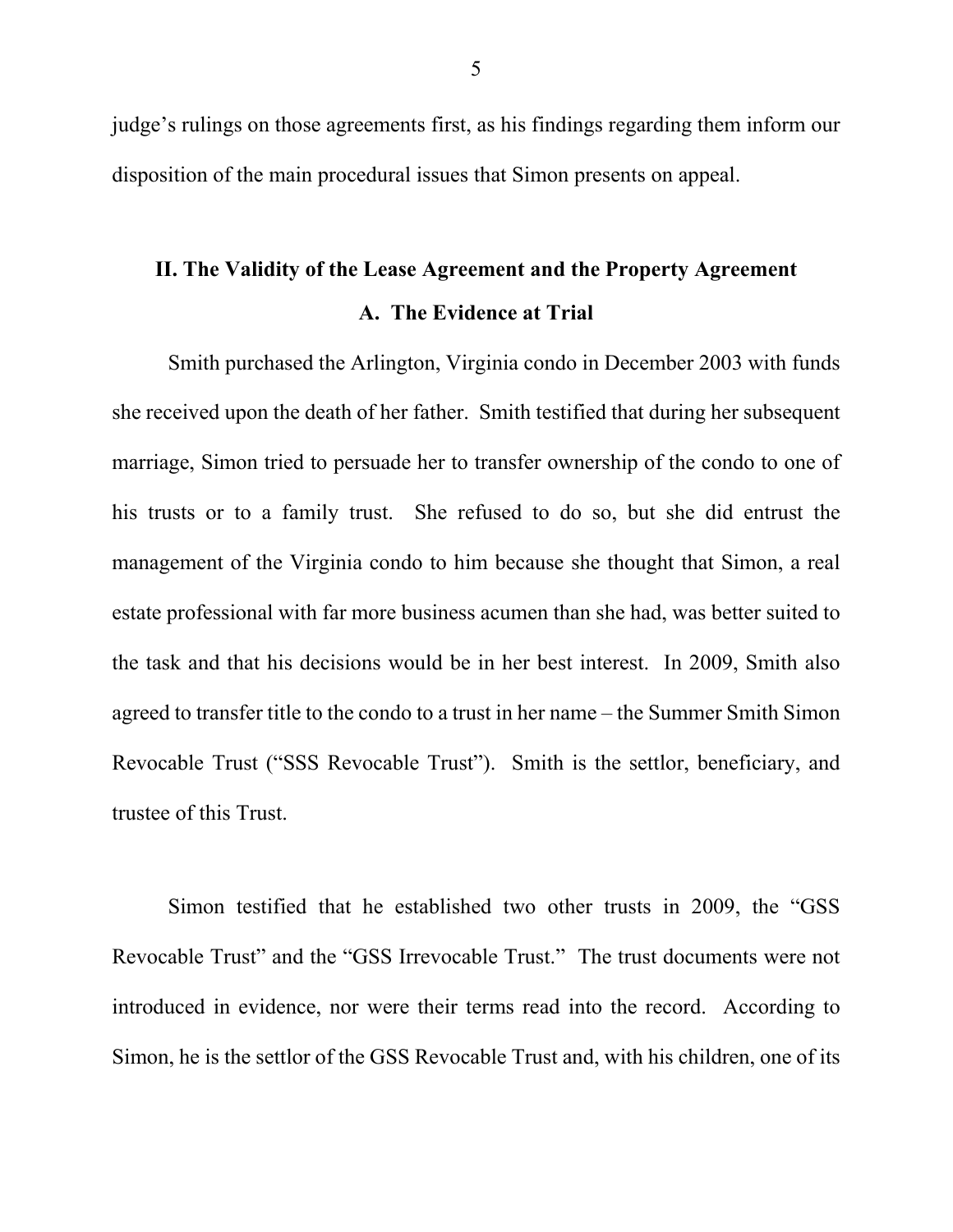beneficiaries.<sup>1</sup> Smith is not a beneficiary. Simon testified that he was the sole trustee of the GSS Revocable Trust until September 2016, when he claims to have resigned and appointed one of his "professional advisors" as the successor trustee. As for the GSS Irrevocable Trust, Simon testified it has two trustees, his brother and cousin.2 The trusts are referenced in the agreements the trial court held to be invalid.

The first agreement, dated January 1, 2010, is entitled "Residential Lease Agreement" (hereinafter referred to as the "Lease Agreement"). The Lease Agreement names Smith and her SSS Revocable Trust as lessors of the Virginia condo and the GSS Revocable Trust as lessee. It grants the GSS Revocable Trust a lease on the Virginia condo for a period of ten years, with two five-year extensions of the term available to the Trust at its option, for the fixed rent of \$750 per month. Should the Trust "remain in possession" of the property "after the expiration" of the lease, the agreement provides for continuation of the lease month-to-month. The Lease Agreement grants the GSS Revocable Trust "an irrevocable right to assign

<sup>&</sup>lt;sup>1</sup> In his testimony at trial Simon identified his two minor children as the beneficiaries of the GSS Revocable Trust, but his brief on appeal to this court states he "named himself trustee and beneficiary" of that Trust. We come away with the understanding that both Simon and the children were beneficiaries.

<sup>&</sup>lt;sup>2</sup> However, as described below, one of the agreements at issue in this appeal identifies *Smith* as a trustee of the GSS Irrevocable Trust. The record does not appear to contain any explanation for this discrepancy.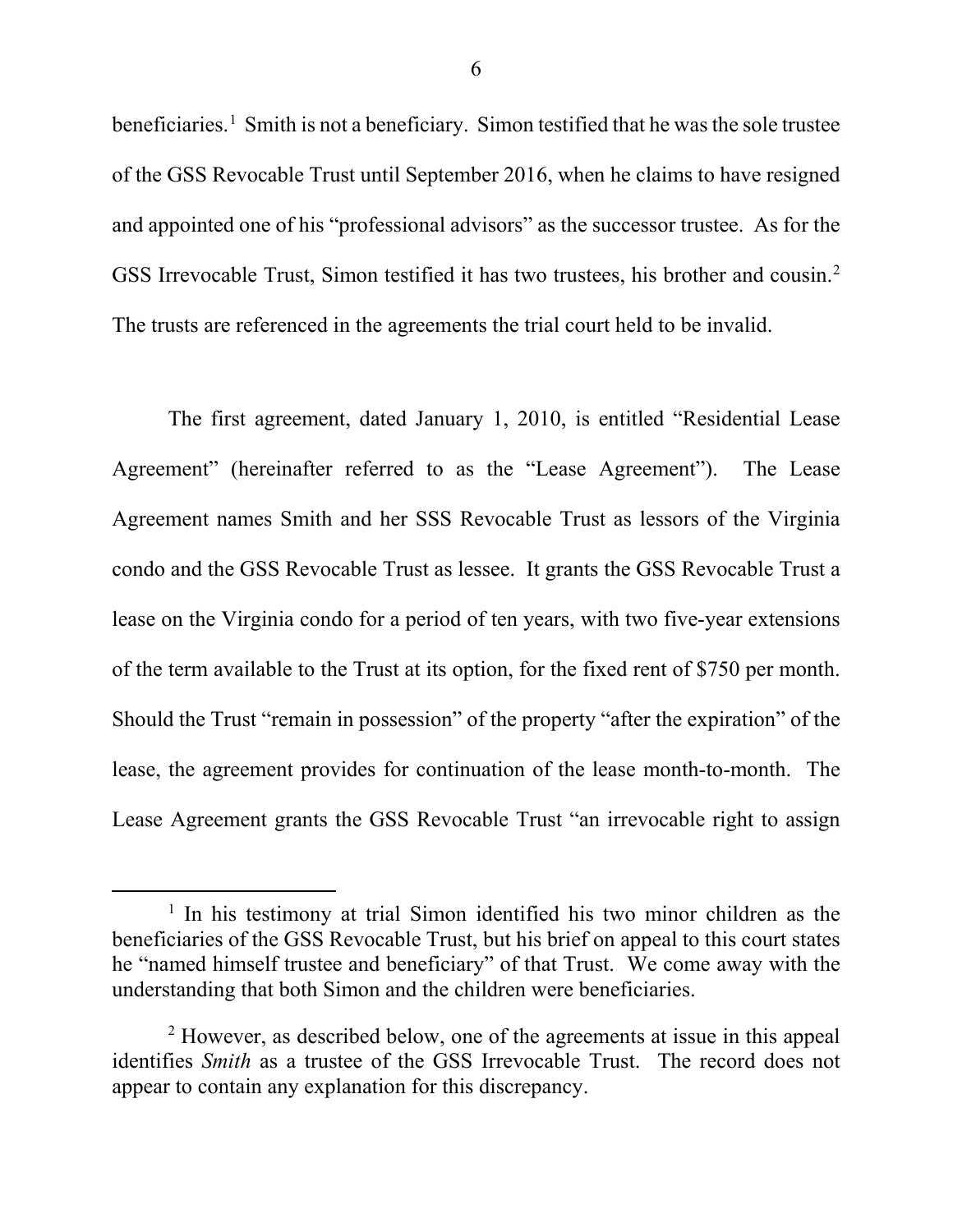[the] lease" and states that the Trust may assign the lease "or sublet or grant any concession or license to use the premises" without Smith's consent. The Lease Agreement also includes a purchase option giving the Trust the right to purchase the property at a "fixed and agreed sum" of \$290,000 "at any time during the initial [tenyear] term" of the lease (i.e., regardless of the fair market value of the property at the time). (That option was not exercised during the initial term, however, and thus it is undisputed that the Virginia condo remains the premarital property of Smith.) The apparent signatories on the Lease Agreement are Smith, on behalf of both the SSS Revocable Trust and herself individually, and Simon, as trustee on behalf of the GSS Revocable Trust. The Lease Agreement states it is to be "interpreted and enforced pursuant to the laws of The Commonwealth of Virginia."

The second agreement, dated September 2, 2010, is entitled "Agreement Regarding Personal and Real Property" (hereinafter, the "Property Agreement"). The Property Agreement purports to be made "by and between" Geary Simon, the GSS Revocable Trust, and the GSS Irrevocable Trust, and Summer Smith Simon, the SSS Revocable Trust and the SSS Irrevocable Trust. (Smith disclaimed any knowledge of an "irrevocable" trust in her name, and it plays no part in the disputes at issue.) The Property Agreement bears the apparent signatures of Smith and Simon, but solely as individuals. Although the agreement lists the trusts as parties,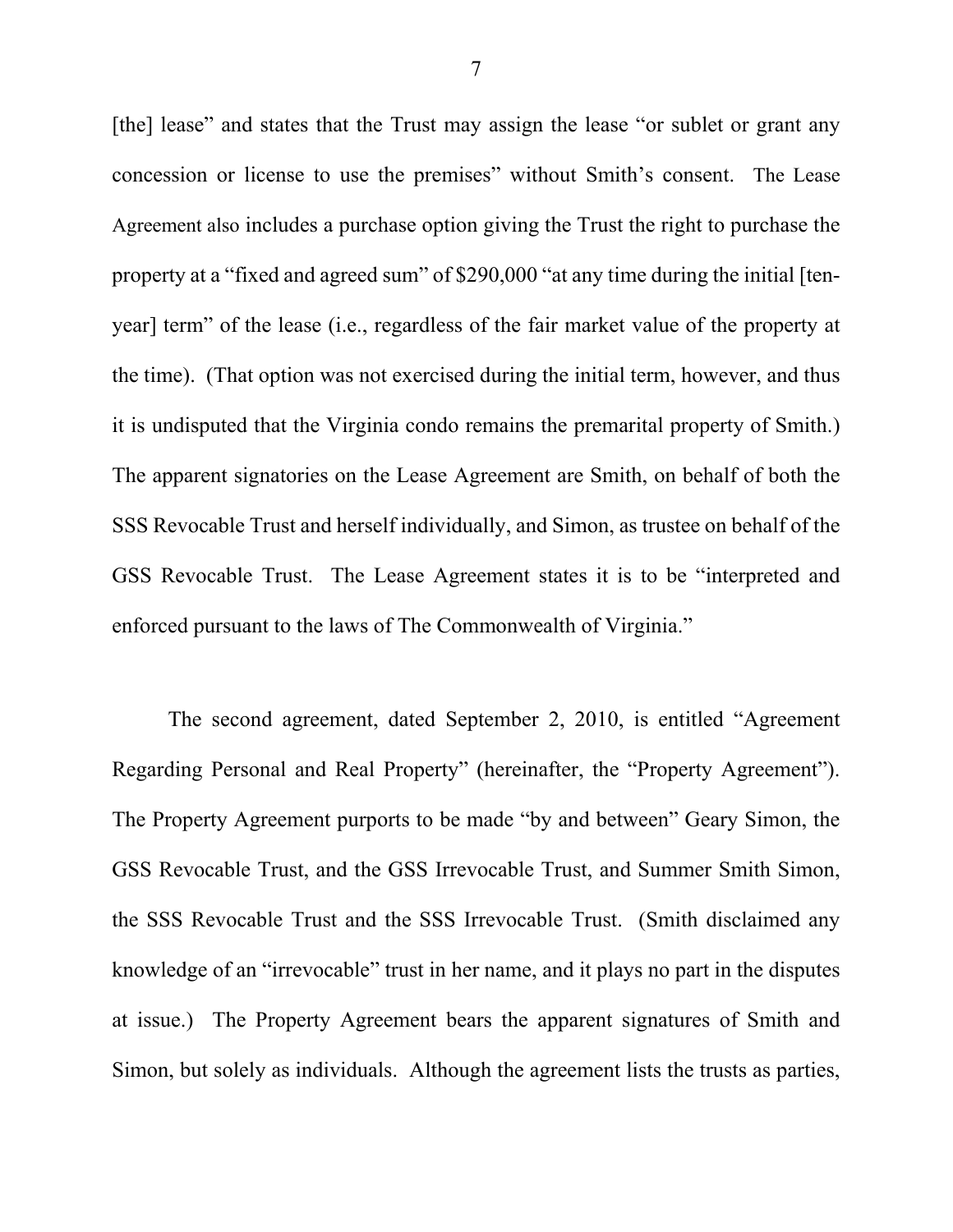it is not signed by anyone on behalf of any of the trusts. The Property Agreement states that it "shall be interpreted and enforced pursuant to the Laws of the District of Columbia."

With the sole exception of the Virginia condo, the Property Agreement transfers to the GSS Revocable Trust "all [Smith's] interest in any and all tangible personal property that [she] may own, including but not limited to [her] household furniture, furnishings, collectibles, clothing, linen, china, silverware, books, jewelry and art."<sup>3</sup>

Although the Property Agreement does not purport to deprive Smith of her ownership of the Virginia condo, it does not leave that property untouched. Instead, the agreement gives Simon, "individually, or through such entity as he determines," the right to manage the Virginia condo on Smith's behalf. It states that "[s]uch management shall include collection of rents or other income generated by the property and payment of all associated expense." After paying Smith "[f]rom the

 $\overline{\phantom{a}}$  $3$  In addition, among other things, the Property Agreement takes note of a term life insurance policy on Simon's person for the benefit of the GSS Irrevocable Trust, "of which [Smith] is the Trustee," and provides that Smith authorizes Simon "to alter, restructure, change or otherwise revise the beneficiary" of the policy. This appears to be the only provision in the agreement pertaining to the GSS Irrevocable Trust.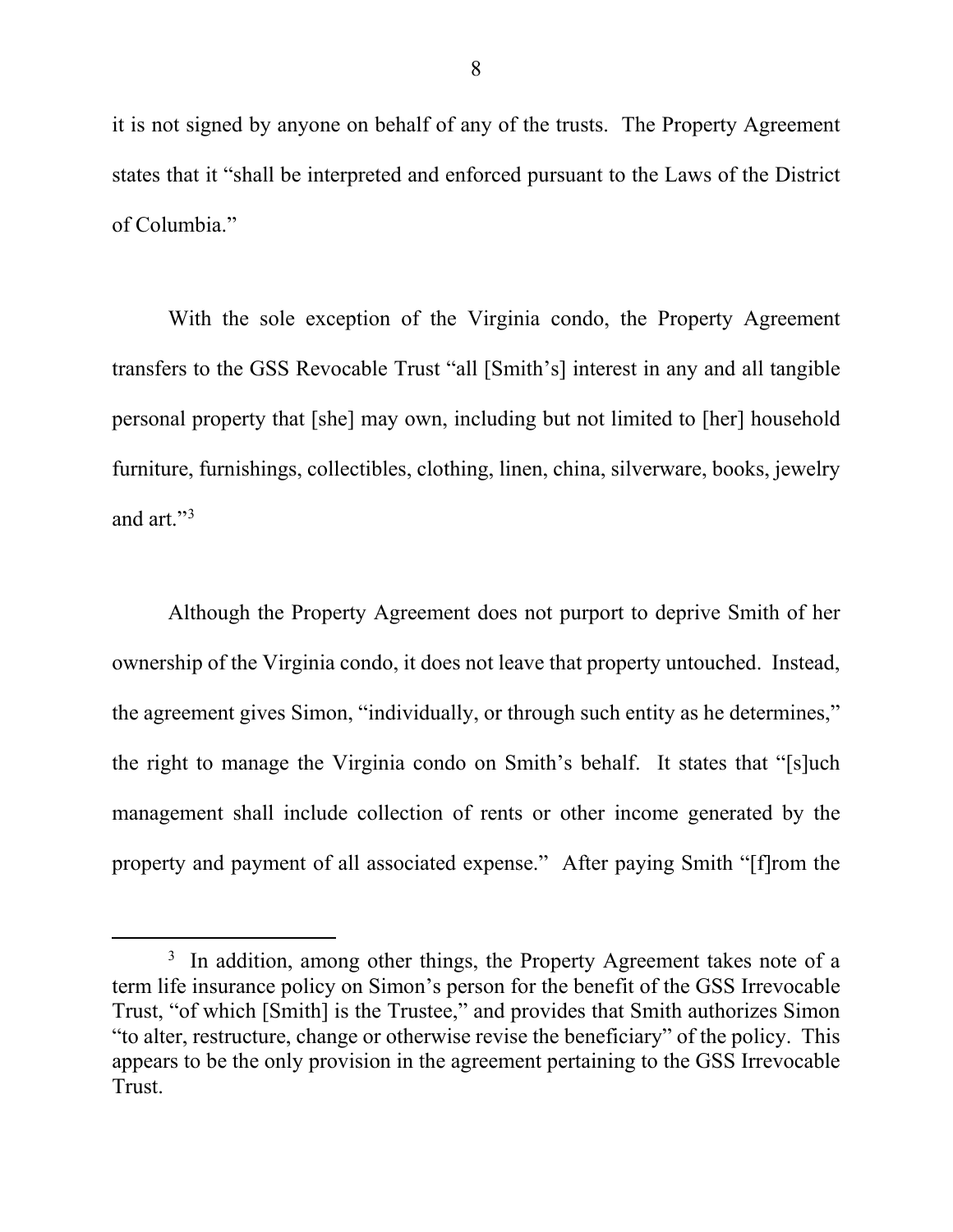proceeds of income . . . a sum equivalent to the monthly mortgage for the property," the "excess sum shall be retain[ed] by [Simon] and used for the expenses." But the agreement further provides that "any deficiency between the income and expense of the property shall constitute a reimbursable expense" to Simon that Smith must repay "on demand, or upon sale or other disposition of the property." The Agreement grants Simon an irrevocable power of attorney to record a lien against the property for any "accumulated deficiency," as well as "an assignment of rents to secure the repayment of the deficiency amount."

Smith testified that the Lease Agreement and the Property Agreement were fabricated or forged by her ex-husband and his longtime friend and attorney, Gary Wright. She claimed she never signed them and that she did not understand their terms or implications. 4 The signatures that appear on the agreements as Smith's are reproduced below (the Lease Agreement on the left and the Property Agreement right):

 $\overline{4}$ <sup>4</sup> As noted below, the trial judge ultimately did not resolve the factual issue of whether Simon's signatures on the Lease Agreement and the Property Agreement were genuine. However, the judge considered it "entirely possible" that Smith may never even have seen the Property Agreement.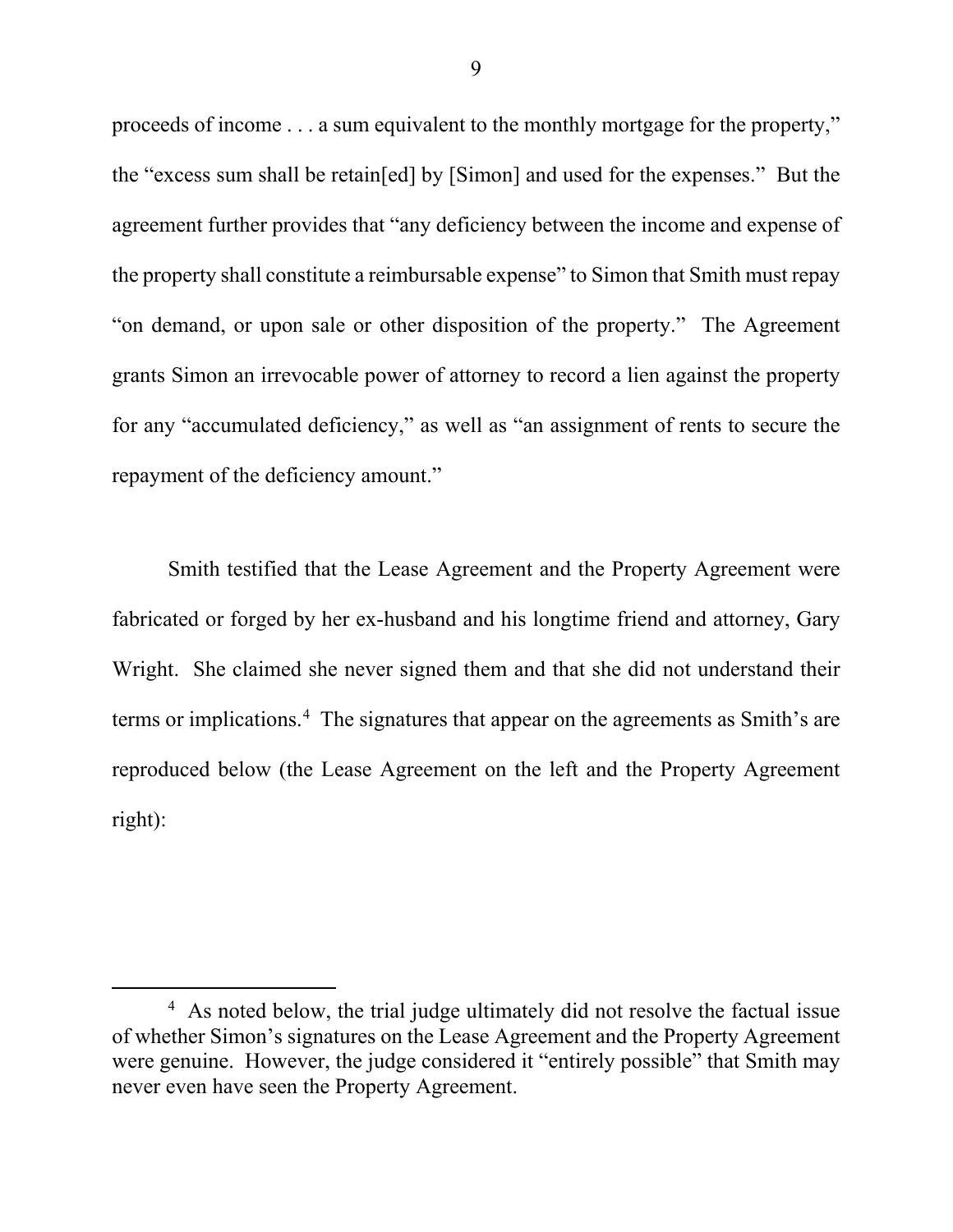

Smith testified that she had trusted Simon fully to manage and make financial decisions for her regarding the Virginia condo, as he was a real estate professional and her husband, someone she felt would act in her best interest. After he assumed that responsibility, Simon gave her between \$750 and \$1000 each month out of the rent he collected on the condo, which she referred to as her "allowance" from her husband. Smith testified that she always used the money she received from Simon to pay her mortgage on the Virginia condo, which was approximately \$940 per month. Smith also said that after their separation, she attempted to take possession of the Virginia condo by changing its locks. Her husband then changed them again, preventing her from entering the unit.

Simon testified that Smith was present, agreed to, and signed both agreements, and that an attorney, Gary Wright, witnessed the signing of the Lease Agreement and actively represented Smith in negotiating the Property Agreement. Simon maintained that his wife fully understood the terms and implications of both agreements, which he described as being drafted for "estate planning" purposes. When asked by the court why the Lease Agreement's purchase option, in particular,

10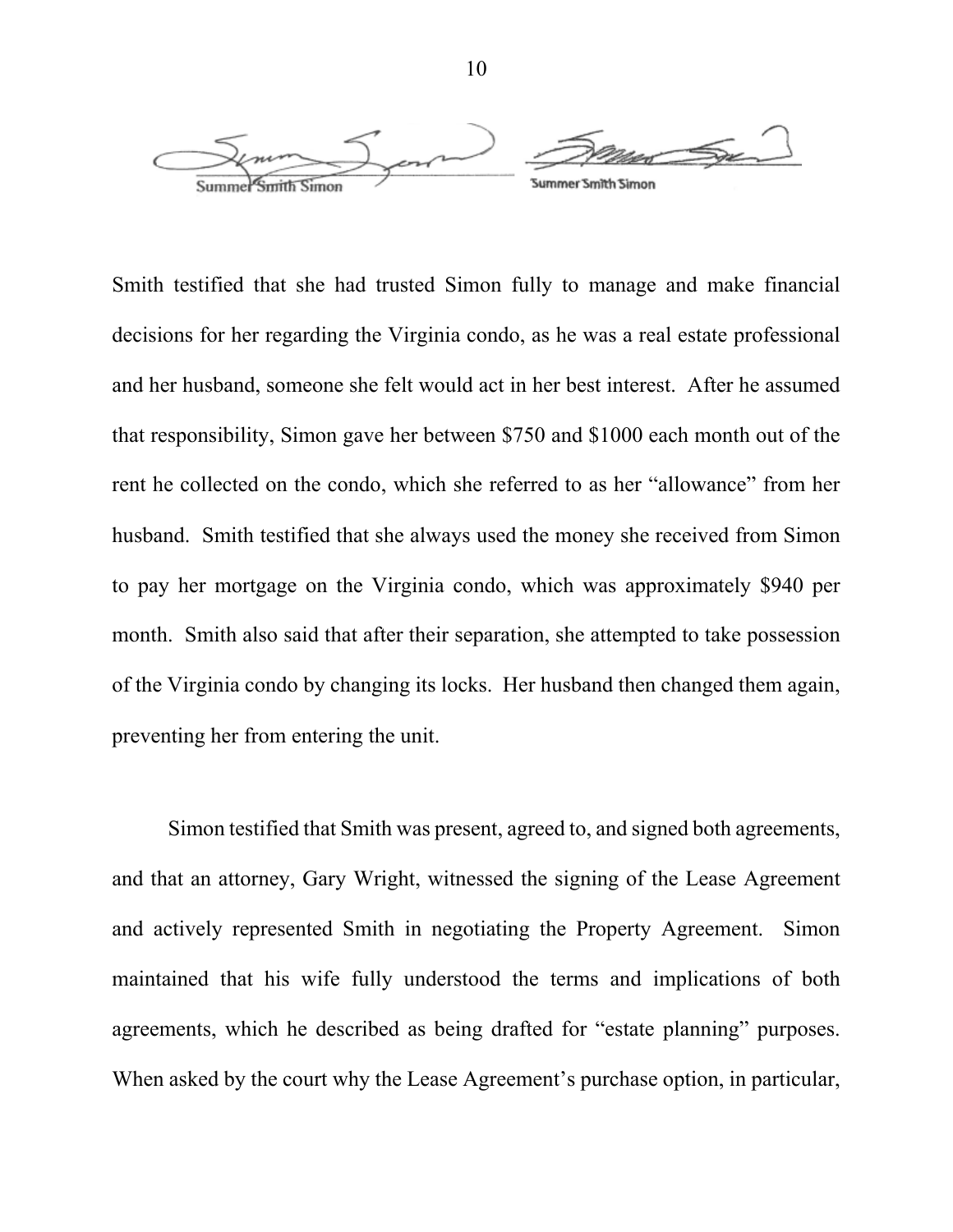was necessary between a married couple, Simon responded, "[I]t's a standard lease agreement, I have an option to buy [in] every lease agreement I've ever written in my life . . . and I wanted a fixed price." Simon further testified that he rented the Virginia condo to tenants for around \$1,650 a month and covered all of the expenses for maintaining the apartment. He claimed that the cumulative deficiency that Smith owed him under the Property Agreement for his unreimbursed expenses amounted to "about \$170,000" at the time of the trial. He estimated that the condo could be sold for \$320,000.

Gary Wright's testimony regarding the formation of the two agreements conformed to Simon's. Wright testified that he witnessed the signing of the Lease Agreement but did not represent either party in its negotiation. He claimed that he did represent and advise Smith in negotiating the Property Agreement with Simon's lawyer. Wright acknowledged that he was a longtime friend of Simon and that he and Simon had an "arrangement" under which he had provided various legal services to Simon for nearly fifteen years — an arrangement that was continuing at the time he claimed to have represented Smith in connection with the Property Agreement. Wright also acknowledged that he later filed a lawsuit for the Simon Family Trust *against* Smith in 2016 to evict her from one of Simon's properties after the couple's separation. And in 2014 and 2018, at Simon's request, Wright represented Smith's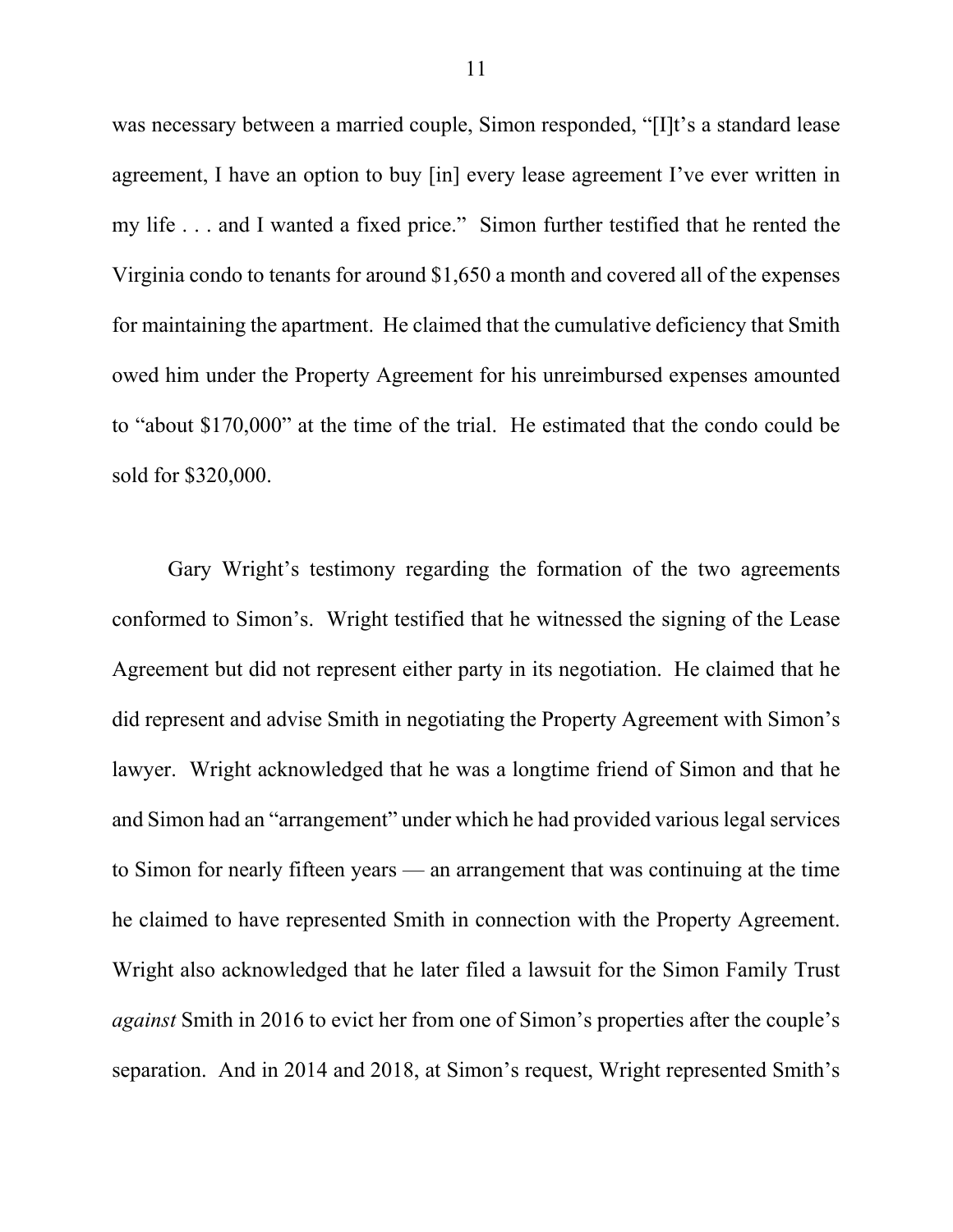Revocable Trust without her knowledge or consent in lawsuits against it by the Arlington Village Townhouse Association for the non-payment of fees assessed against the Virginia condo. Wright said he did so based on his understanding that Simon "had control of the trust that managed the condo."

#### **B. The Trial Court's Ruling**

In rendering judgment, the trial judge began by expressing serious concerns about the credibility of each of the witnesses whose testimony he had heard. Of pertinence here, the judge found Simon's testimony regarding the expenses he incurred in managing the Virginia condo to be "simpl[y] incredible" and "less than forthright."5 As for Smith, the judge found her somewhat inconsistent testimony

 $rac{1}{5}$  $5$  As one of several examples of Simon's lack of credibility, the judge cited his "assertion at trial that he has poured \$175,000 into Ms. [Smith's] Virginia condo and has operated at a deficit for almost ten years on the property." This testimony was "simpl[y] incredible," the judge explained:

The photographs admitted as Plaintiff's Exhibit 21 do not reflect a property that has had \$175,000 of improvements made to it, further inspection of the documentation of these expenses shows that it is unlikely that Mr. Simon has spent nearly that much on improvements to the property, and finally, it is not credible that someone would invest \$175,000 into a property that is only worth about \$200,000 and continue to lose money on that property—the rental income for the Virginia condominium is only \$1,675 per month, not enough to break even.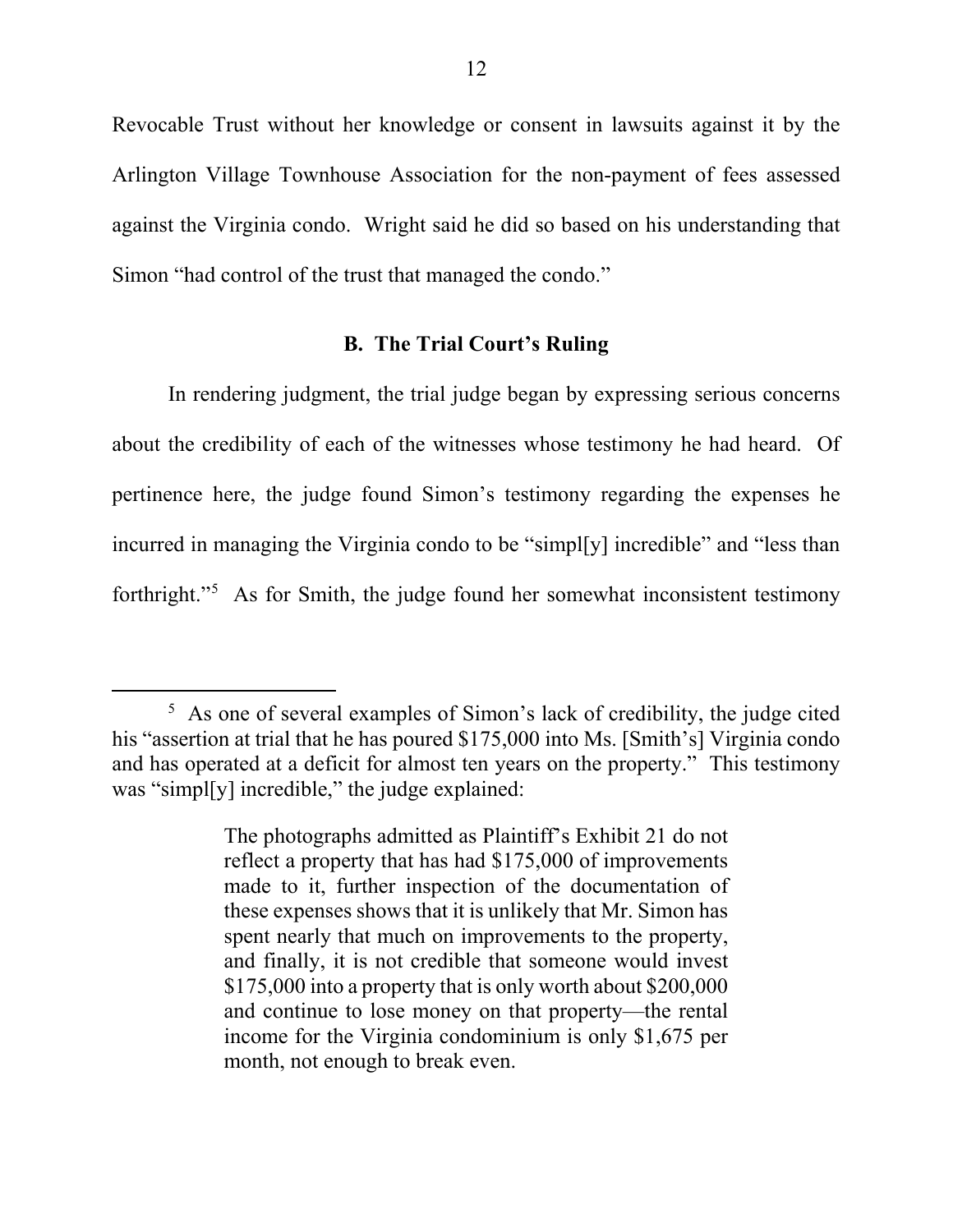regarding whether she signed the Lease Agreement and the Property Agreement "concerning." However, although the judge did not make a finding as to whether Smith actually had signed the agreements, he expressed doubt about it. The judge specifically credited Smith's testimony that she had fully trusted Simon to manage the property in her best interests and did not critically question any documents she may have signed at his behest during the marriage.

The judge was most alarmed by Wright's testimony. He found that Wright's admitted status as Simon's attorney posed a clear conflict of interest to his representation of Smith in connection with the Property Agreement. The court also found that Simon could not authorize Wright to appear as counsel for the SSS Revocable Trust (in the litigation brought by the townhouse association), as Smith was the only trustee with the authority to hire an attorney to represent it, and therefore Wright had held himself out improperly as Smith's attorney without her knowledge or consent. Because of Wright's history of representing Simon and

 $\overline{a}$ 

Examining Simon's documentation of his expenditures, the judge found his claim of a \$175,000 lien against the Virginia condo for management expenses to be greatly inflated by charges for meals, car payments, and so forth, that had nothing to do with the condo. The judge concluded that "Mr. Simon simply charged anything he wanted as part of the lien against the condo, and expected Ms. [Smith] to be required to reimburse him later." In fact, the judge found, "after subtracting invalid charges to the lien, it appears that there is actually a \$16,000 credit on the condo in favor of Mr. Simon. Therefore, there is no lien for which Ms. [Smith] owes Mr. Simon any money."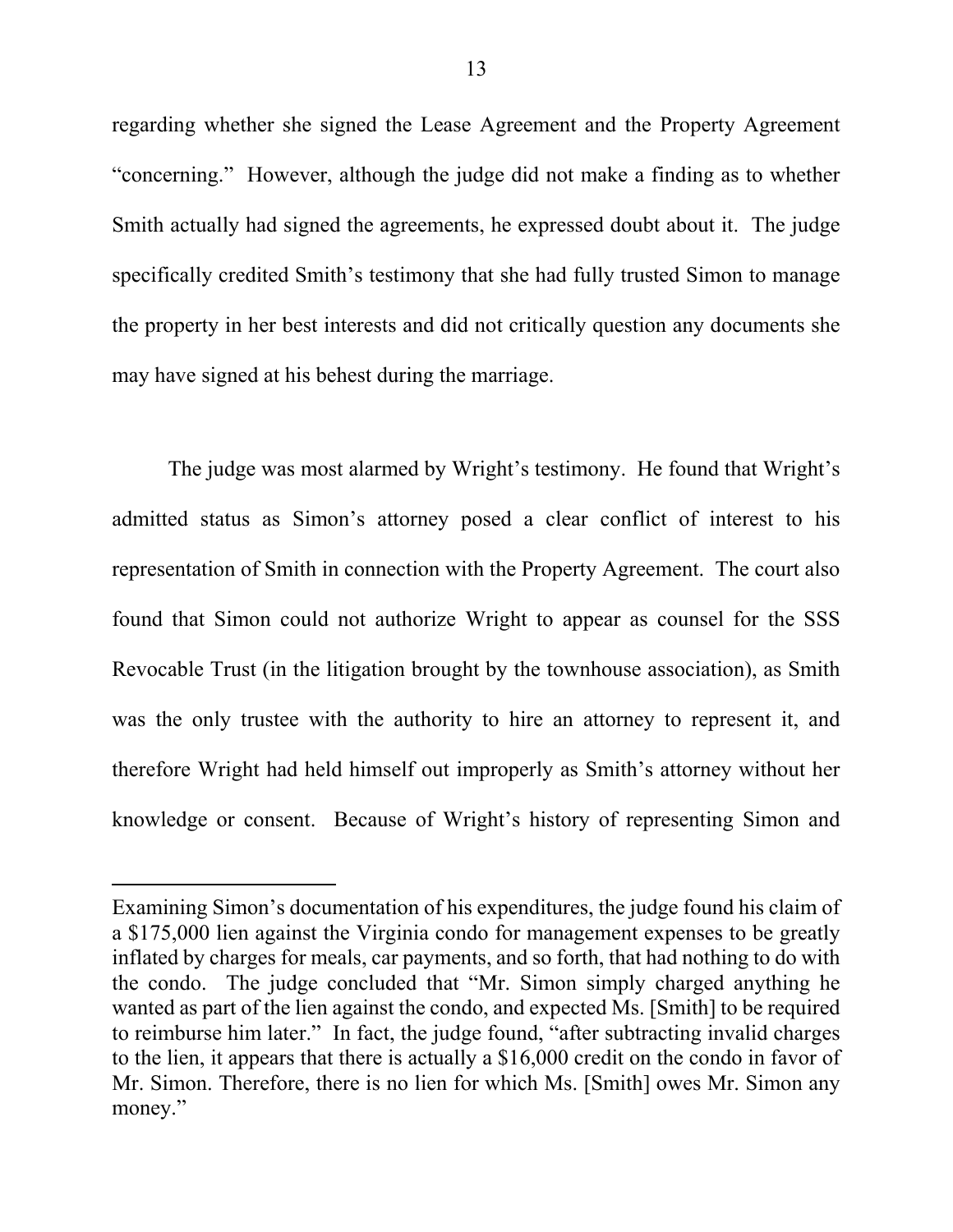Smith without regard to ethical rules, the judge "[did] not find Mr. Wright's testimony that he zealously represented [Smith's] interests in negotiating [the Property Agreement] credible."

The judge found the Lease Agreement (which contained a Virginia choice-oflaw provision) to be unconscionable, and therefore unenforceable, under either Virginia or District of Columbia law. <sup>6</sup> He found the Property Agreement (which contained a District of Columbia choice-of-law provision) unconscionable and unenforceable under this jurisdiction's law (without considering whether it would reach the same result under Virginia law).

With regard to the Lease Agreement, the judge found that Smith had carried her burden under Virginia law by showing "a gross disparity in the division of assets and clear and convincing evidence of overreaching or oppressive conduct." The terms of the agreement, the judge explained, left Smith with "essentially no control over her only premarital property, and even contemplate[d] Mr. Simon taking it from her in the form of an option to purchase." In addition, the judge found, Smith entered

 $\overline{6}$  $6\text{ The judge found that, as applied in this case, there was no true conflict.}$ between Virginia and District of Columbia law. This is undisputed on appeal.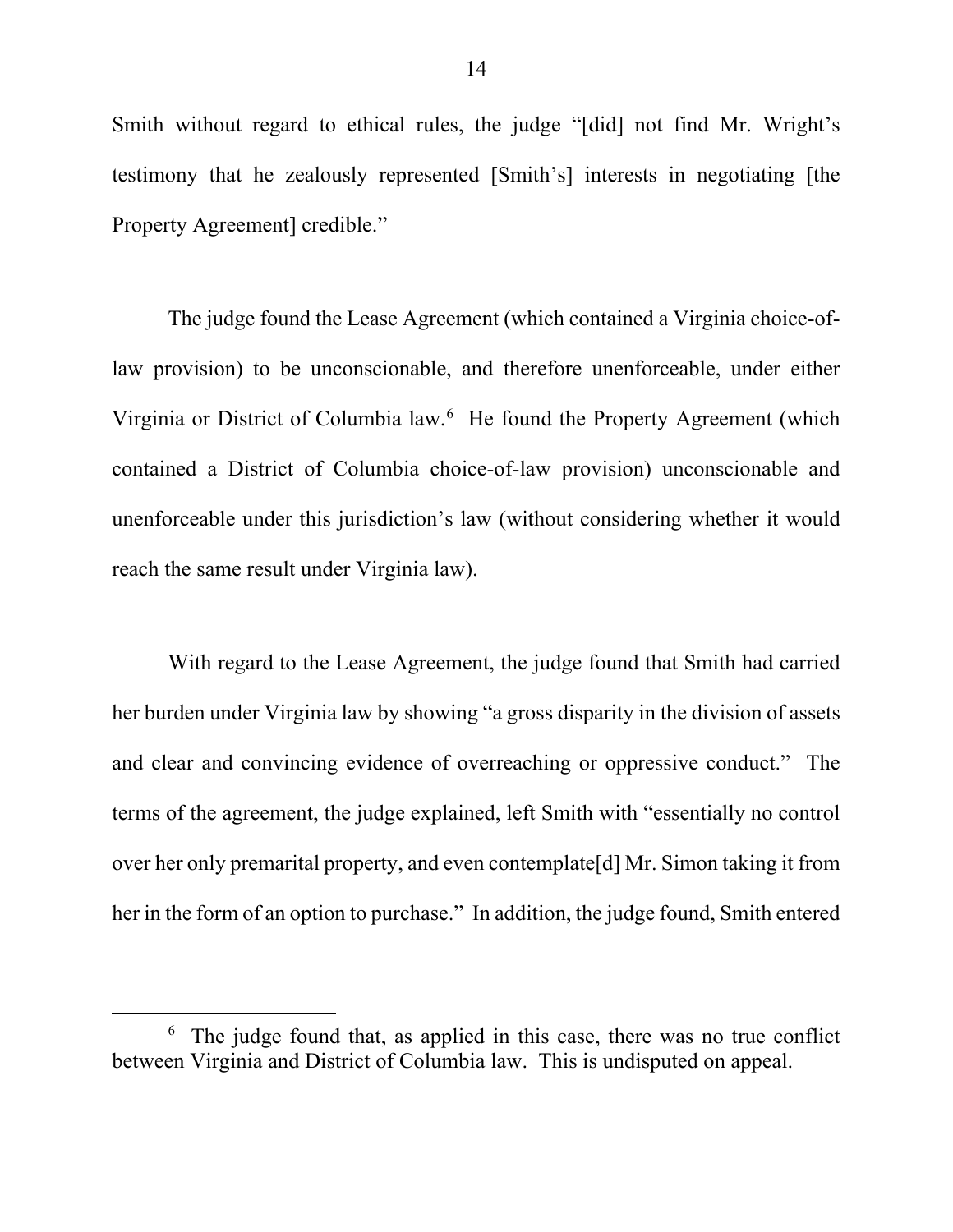into the agreement without counsel or bargaining power, trusting in her husband to act in her best interests.<sup>7</sup> For much the same reasons, the judge found both an "absence of a meaningful choice on the part of one party, and unreasonably favorable terms for the other party," which rendered the Lease Agreement unconscionable under D.C. law. $8$ 

 7  $\frac{7}{1}$  As the judge elaborated,

> The agreement was signed at a time when Mr. Simon and Ms. [Smith] were presumably happily married, in 2010, and when they would have had the highest fiduciary relationship between them. Ms. [Smith] trusted Mr. Simon to conduct all business related to the properties properly and to manage her property in a way that would further her interests. When presented with an agreement as to this property, it only makes sense that Ms. [Smith] would have implicitly trusted Mr. Simon, and that Mr. Simon would have known that Ms. [Smith] trusted him, giving her very little bargaining power. Additionally, there is no evidence that any attorneys negotiated this contract on Ms. [Smith's] behalf, nor were there any attorneys present on her behalf when she signed it. In fact, the only parties present were Mr. Simon, the husband with whom she had a fiduciary relationship and a high level of trust, and Mr. Wright, Mr. Simon's long-time friend and attorney in many cases.

<sup>8</sup> As the judge reiterated,

Ms. [Smith] had very little meaningful choice in signing this agreement—she was presented a contract by her husband, whom she trusted with all of the parties' financial documents and property management, and was told to sign it in the presence of his long-time friend and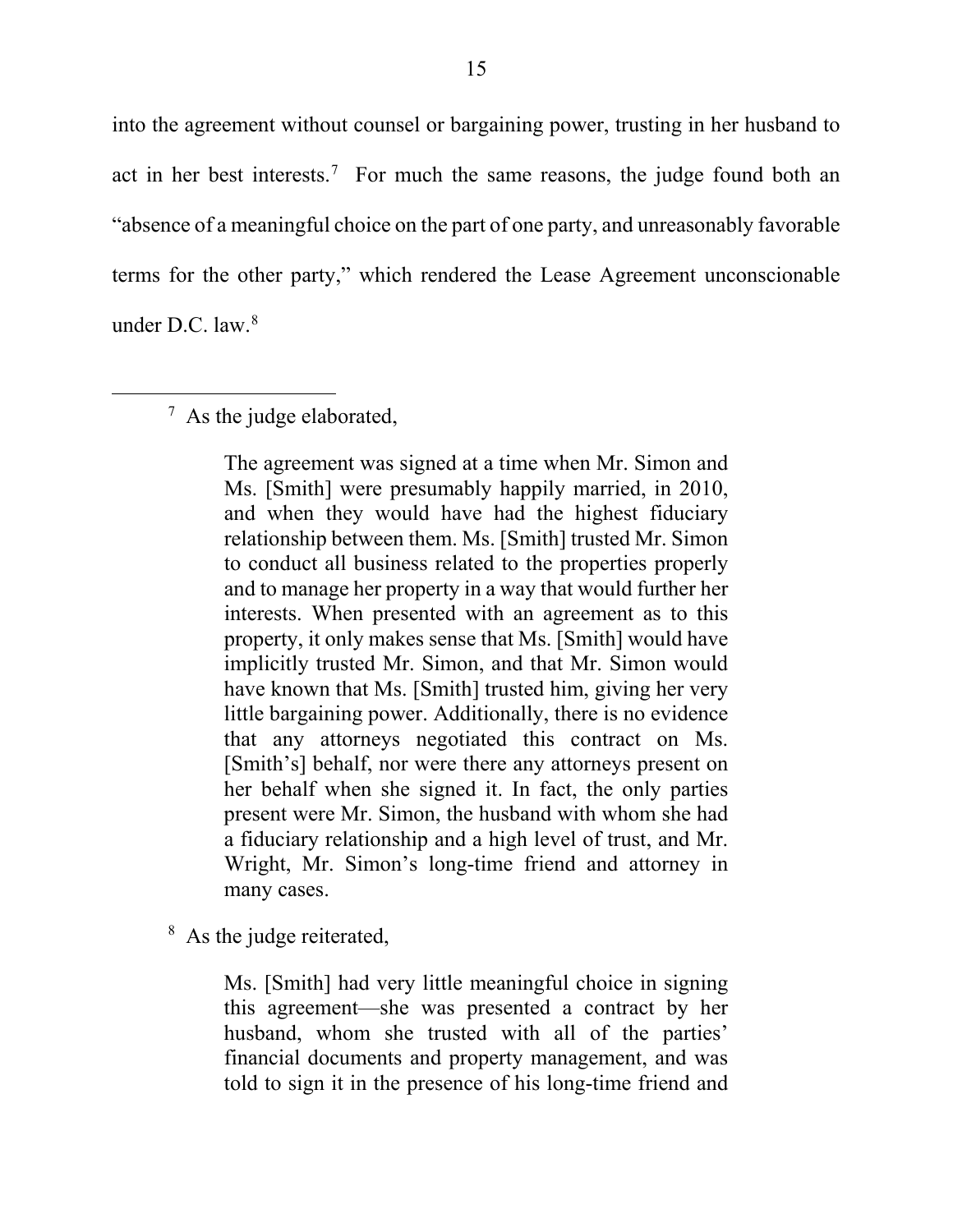As for the Property Agreement, the judge was of the view that it "could be invalid on grounds of fraud," as there was reason to believe Ms. Smith had never signed or even seen the agreement.<sup>9</sup> The judge declined to decide whether the Property Agreement was fraudulent, however, for he concluded that "the agreement is certainly invalid because it is unconscionable." Like the Lease Agreement, the judge explained, the Property Agreement contained terms that unreasonably favored Simon. And Smith did not have a meaningful choice in acceding to the agreement, the judge found, because she was represented by Wright, a friend of Simon's who

## <sup>9</sup> The judge explained:

 $\overline{a}$ 

[T]here is some evidence of fraud within this document. Mr. Wright testified that he acted as Ms. [Smith's] attorney in negotiating this contract with . . . Mr. Simon's attorney. However, Mr. Wright . . . has falsely acted as Ms. [Smith's] attorney before. He has signed legal documents as her attorney without her knowledge in Virginia. This fact renders Ms. [Smith's] signature on this document suspicious, and the Court questions the validity of the entire agreement. It is entirely possible, due to Mr. Wright's involvement, that Ms. [Smith] may never have seen nor had an opportunity to read this document. Therefore, the Court finds that the Agreement Regarding Personal and Real Property could be invalid on grounds of fraud.

attorney. Ms. [Smith] had very little bargaining power in this situation because of her trust in Mr. Simon to do the right thing with regard to her property and to manage her property in a way that would align with her best interests.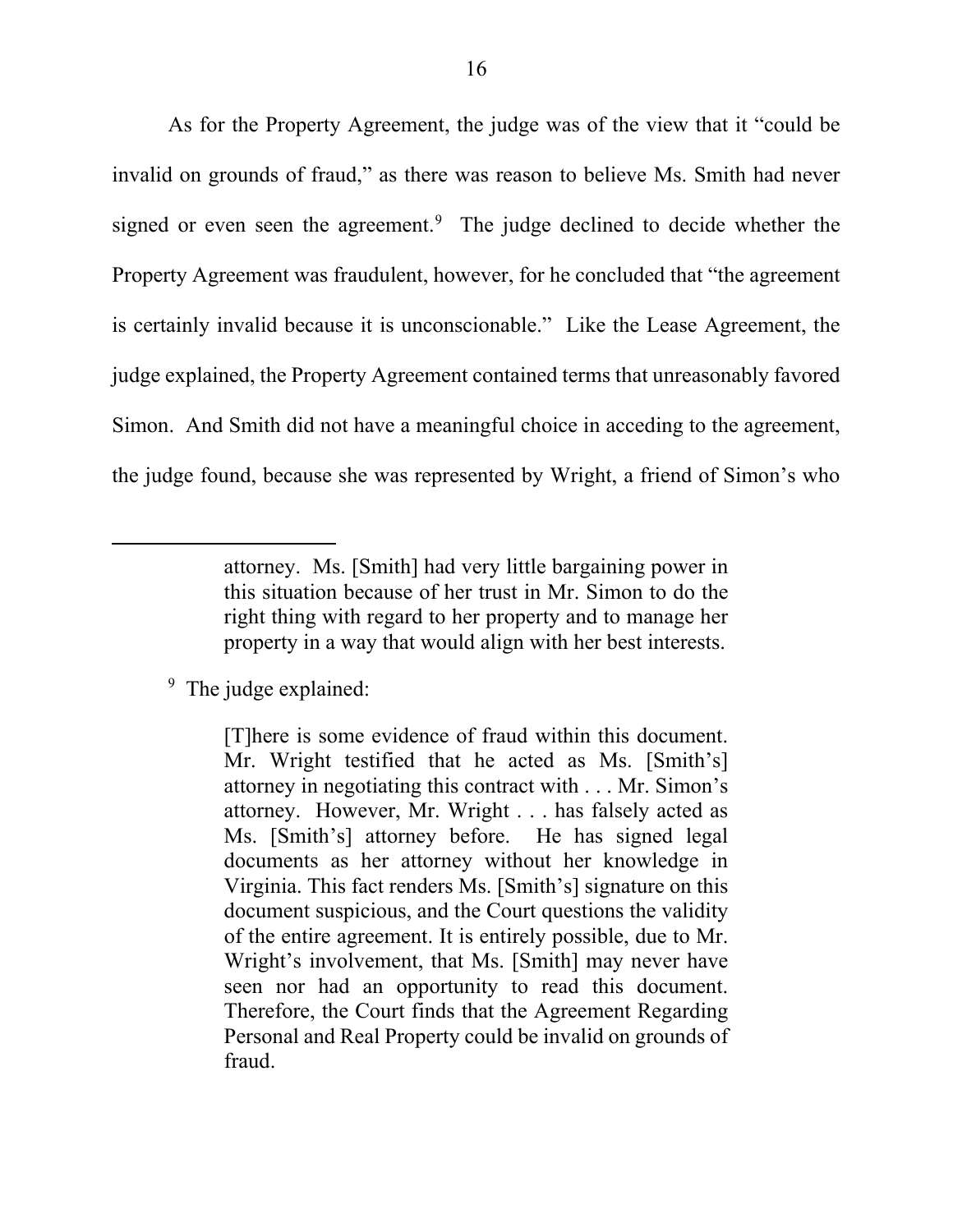"clearly has a conflict of interest," and because she would have trusted her husband to be acting in her best interest.

Based on the foregoing findings and conclusions of law, the judge ordered Simon in the Judgment of Absolute Divorce to "cease exercising any control over [the Virginia condo] immediately," and not to interfere with Smith's future use of the condo "as she wishes." By its terms, this order applied only to Simon; the judge did not purport to exercise jurisdiction over, or enter judgment or an order against, the GSS Trusts or their trustees.<sup>10</sup>

#### **C. Discussion**

On appeal, Simon maintains that the Property Agreement and the Lease Agreement implemented a fair bargain between himself and Smith. He asserts that she was uninterested in managing the Virginia condo herself, willingly transferred those duties to Simon, and benefitted from receiving rental income on the property for no work on her part while retaining ownership over the property — and that the trial judge therefore erred in finding the agreements unconscionable. In our view,

<sup>&</sup>lt;sup>10</sup> As we discuss below, however, to the extent Simon retained ultimate control of the Trusts as their settlor, the divorce judgment applied to his exercise of control over the Virginia condo through them.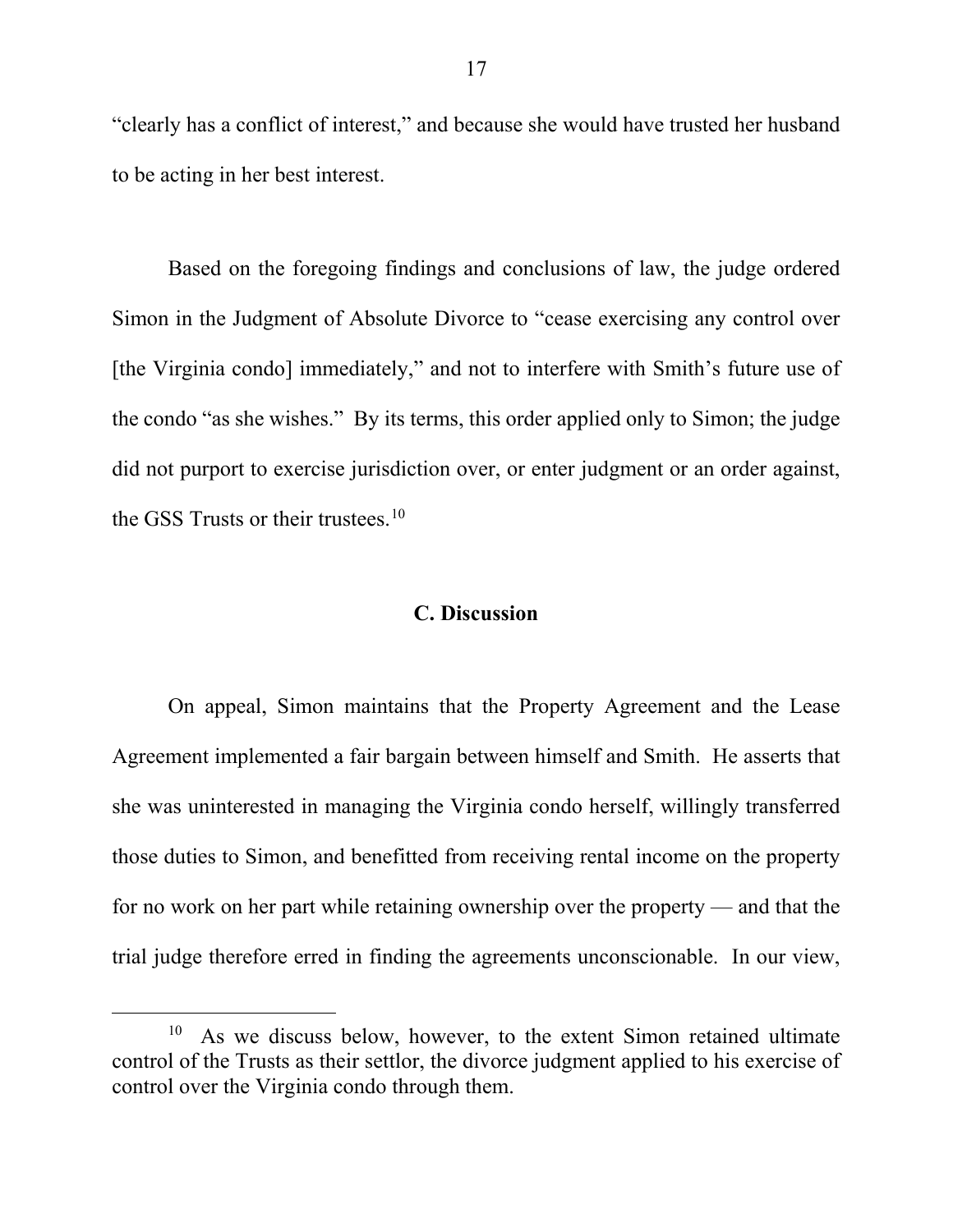the credited evidence in the record refutes these claims and supports the judge's ruling.

Unconscionability of a contract is ultimately a legal conclusion, dependent on proof and findings of facts supporting such a determination. Thus, while we treat the relevant factual findings as presumptively correct unless they are clearly erroneous or without foundation in the record, we review de novo the trial court's ultimate holding that a contract is unconscionable. 11

The doctrine of unconscionability works to prevent a party burdened by an oppressive and plainly one-sided contract from being bound by its terms. Under District of Columbia law, a contract is unconscionable, and therefore unenforceable, if there is "an absence of meaningful choice on the part of one of the parties" and the contractual terms are "unreasonably favorable to the other party."12 "These two elements are often referred to as procedural unconscionability and substantive

 <sup>11</sup> *See, e.g.*, *Duffy v. Duffy*, 881 A.2d 630, 634 (D.C. 2005); *Urban Invs., Inc. v. Branham*, 464 A.2d 93, 100 n.8 (D.C. 1983) ("The court determines unconscionability as a matter of law.").

<sup>12</sup> *Williams v. Walker-Thomas Furniture Co.*, 350 F.2d 445, 449 (D.C. Cir. 1965).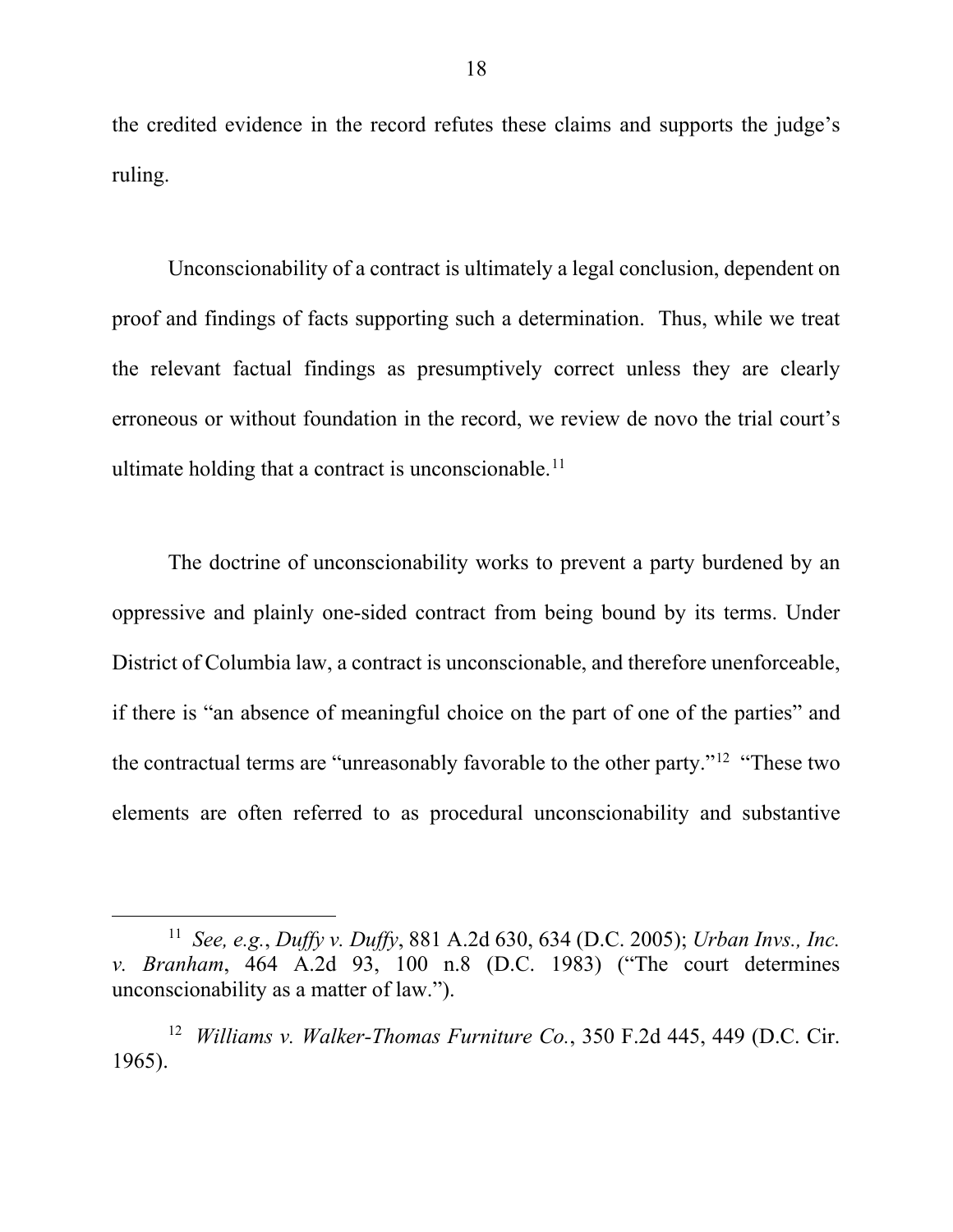unconscionability," respectively.<sup>13</sup> Virginia courts similarly will find an agreement unconscionable where "oppressive influences affected the agreement to the extent that the process was unfair" (procedural unconscionability) and there was a "gross disparity in the value exchanged" (substantive unconscionability).<sup>14</sup>

Generally, we require that the party seeking to avoid the contract prove both elements.<sup>15</sup> This calls upon the factfinder to make "a strongly fact-dependent inquiry"16 that is sensitive to context and especially to the relationship between the parties and the power dynamics at play.17

Where, as here, the parties to a contract were married at the time the contract was formed, courts scrutinize the agreement "more carefully than an ordinary

15 *See Curtis v. Gordon*, 980 A.2d 1238, 1244 (D.C. 2009). "[I]n an egregious situation," however, a showing of "one or the other may suffice." *Branham*, 464 A.2d at 99.

16 *Keeton v. Wells Fargo Corp.*, 987 A.2d 1118, 1121 (D.C. 2010).

17 *Walker-Thomas Furniture*, 350 F.2d at 449.

 <sup>13</sup> *Branham*, 464 A.2d at 99.

<sup>14</sup> *Derby v. Derby*, 378 S.E.2d 74, 79 (Va. Ct. App. 1989); *see also Galloway v. Galloway*, 622 S.E.2d 267, 271 (Va. Ct. App. 2005). On the facts of this case, we agree with the trial judge that the issue of the enforceability of the Lease Agreement presents no conflict between Virginia and District law.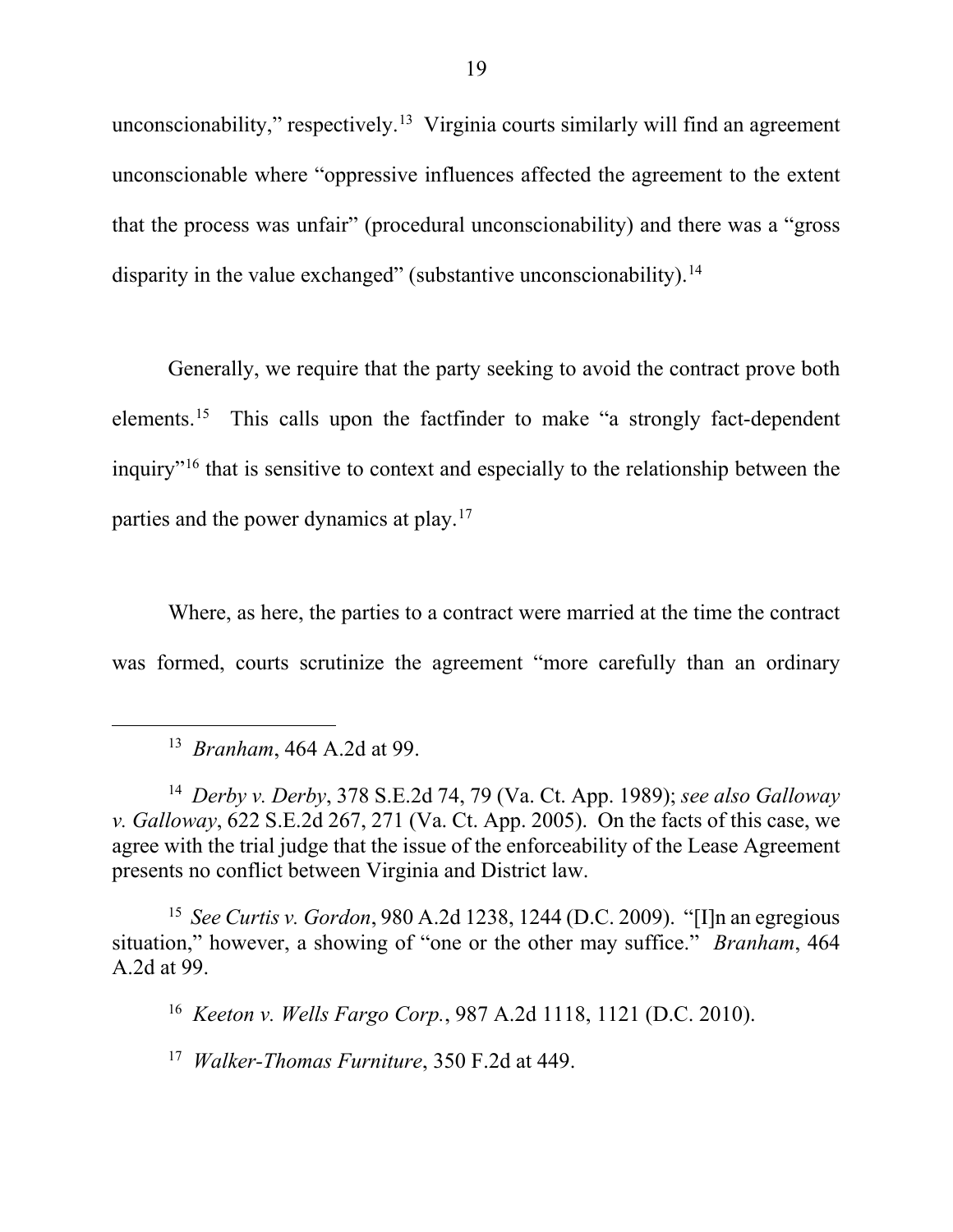contract," recognizing that spouses owe a fiduciary duty to each other during marriage and often (wisely or not) place a high degree of trust in one another.<sup>18</sup> Because marriage is a confidential relationship in which the parties are not necessarily dealing with each other "at arm's length," it is ripe with opportunity for one spouse to take advantage of the assumed fidelity between them to establish an objectively oppressive agreement.<sup>19</sup>

In our view, the judge's findings in this case are amply supported by the evidence, and they demonstrate that Simon did take unfair advantage of his wife by means of the Lease and Property Agreements. For present purposes, we focus

 <sup>18</sup> *Burtoff v. Burtoff*, 418 A.2d 1085, 1089 (D.C. 1980); *see also Derby*, 378 S.E.2d at 78 ("Marriage is a confidential relationship of trust imposing the highest fiduciary duty upon the spouses in their intermarital dealings.").

<sup>19</sup> *Burtoff*, 418 A.2d at 1089; *see also Bedrick v. Bedrick*, 17 A.3d 17, 27 (Conn. 2011) ("Because of the nature of the marital relationship, the spouses . . . are certainly less cautious than they would be with an ordinary contracting party. With lessened caution comes greater potential for one spouse to take advantage of the other."); *Derby*, 378 S.E.2d at 79 ("[T]he relationship between husband and wife is not the usual relationship that exists between parties to ordinary commercial contracts. Particularly when the negotiation is between the parties rather than between their lawyers, the relationship creates a situation ripe for subtle overreaching and misrepresentation. Behavior that might not constitute fraud or duress in an arm's-length context may suffice to invalidate a grossly inequitable agreement where the relationship is utilized to overreach or take advantage of a situation in order to achieve an oppressive result.").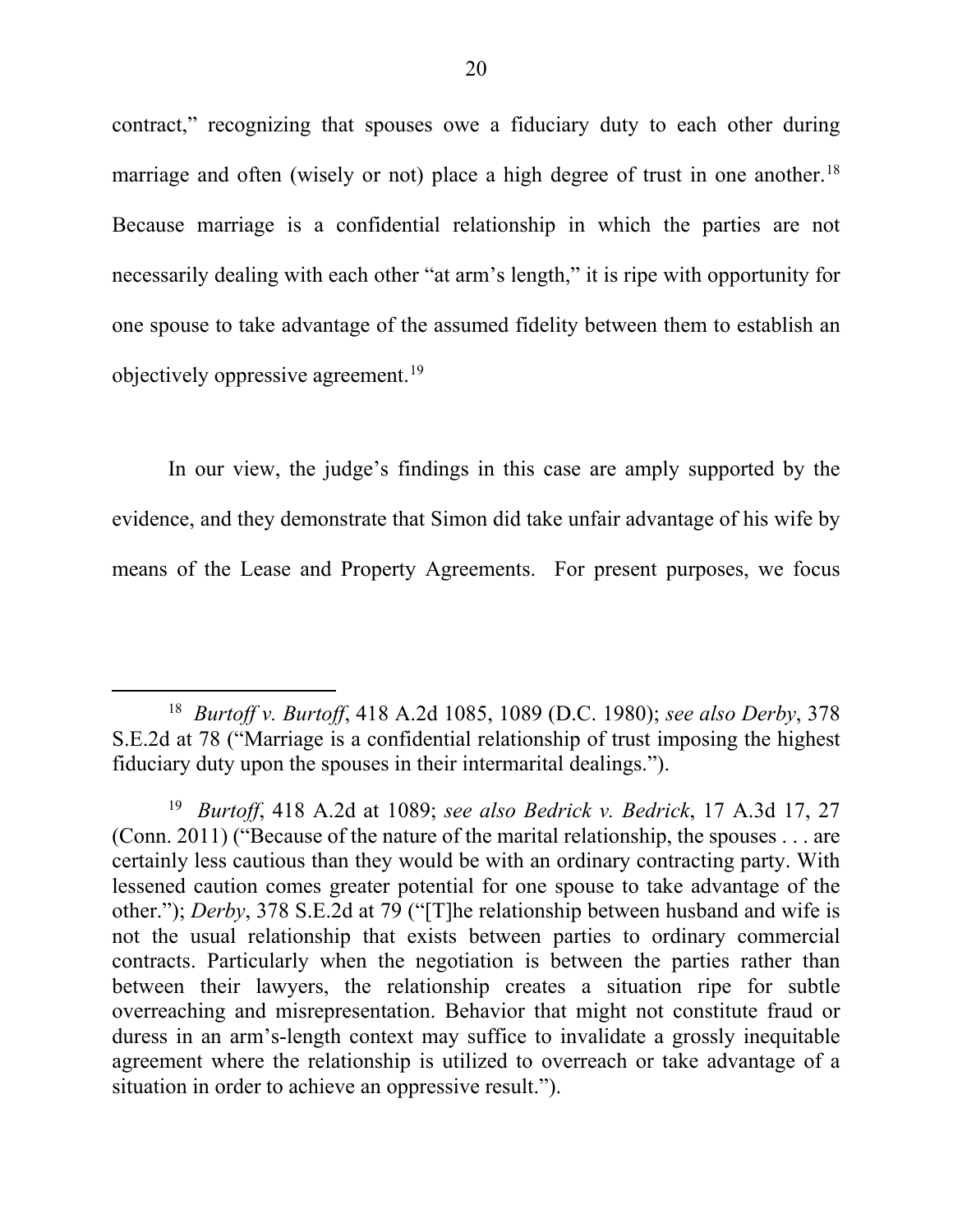primarily on the effects of the agreements on Smith's sole premarital property interest at issue, the Virginia condo.

Turning first to the Lease Agreement, we conclude that whether it is evaluated under the law of the District or that of Virginia, its unconscionability was established. Simon claimed he crafted "a standard lease agreement" like "every lease agreement [he had] ever written in [his] life," containing the fixed purchase price he "wanted." As the judge perceived, however, in doing so Simon took advantage of his unrepresented wife's naiveté and trust (assuming she did know about and sign the agreement) to obtain her assent to an unreasonably one-sided arrangement — a residential lease agreement that, we frankly think, no landlord would make in an arm's length transaction. 20

The Lease Agreement locked Smith into what was essentially a twenty-year lease of the Virginia condo to Simon's GSS Revocable Trust at a fixed rental rate of

<sup>&</sup>lt;sup>20</sup> *See Derby*, 378 S.E.2d at 81 (procedural unconscionability proved where neither party represented by counsel and wife abused husband's trust and hope they would reunite to convince him to sign agreement with grossly unfair terms to him); *Williams v. Williams*, 508 A.2d 985, 990 (Md. 1986) (separation agreement procedurally unconscionable where husband unrepresented and terms of the agreement were never discussed); *Stoner v. Stoner*, 819 A.2d 529, 533 (Pa. 2003) ("[M]arriage contracts should not be treated as mere 'business deals'" given that the parties "stand in a relation of mutual confidence and trust.").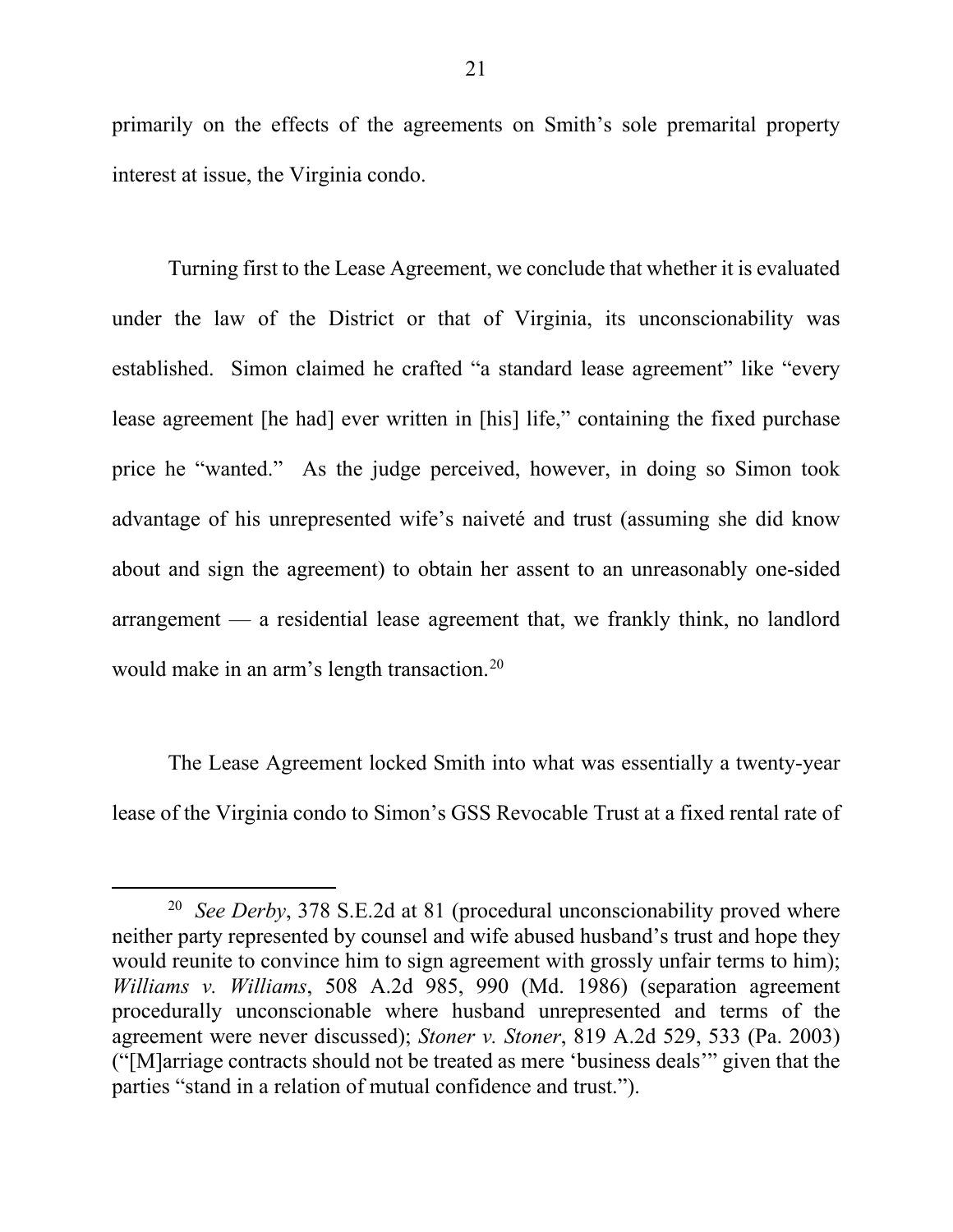\$750 per month. This was about \$200 less than Smith's monthly mortgage payment and less than half the monthly rent paid by the tenants who resided at the condo. (On top of that, the agreement's holdover clause meant that unless Smith was willing to make the maritally challenging choice to evict her own husband from the Virginia condo, he could maintain the lease indefinitely beyond its twenty-year term.) The Lease Agreement also gave the Trust the options to assign the lease or sublet the premises without Smith's consent, and to purchase the Virginia condo during the initial ten-year term at a fixed price below its fair market value. In short, for minimal consideration, the Lease Agreement allowed Simon, through the GSS Revocable Trust (of which he was the sole trustee, at least until 2016) as lessee, to control all rental activity at the unit for at least twenty years without yielding Smith a cent of profit, and to purchase it from her at any time during the first ten years at a bargain price. We agree with the trial judge that these terms were unreasonably favorable to Simon and resulted in a gross disparity in the exchange.

The Property Agreement that followed the Lease Agreement gave Simon personally the right to manage and encumber the Virginia condo with expenses as he alone saw fit, with no control or oversight by Smith (or the trustees of his Trusts, for that matter). Not only did the Property Agreement entitle Simon to collect and retain all income from the condo (and thus keep any and all profits), it also provided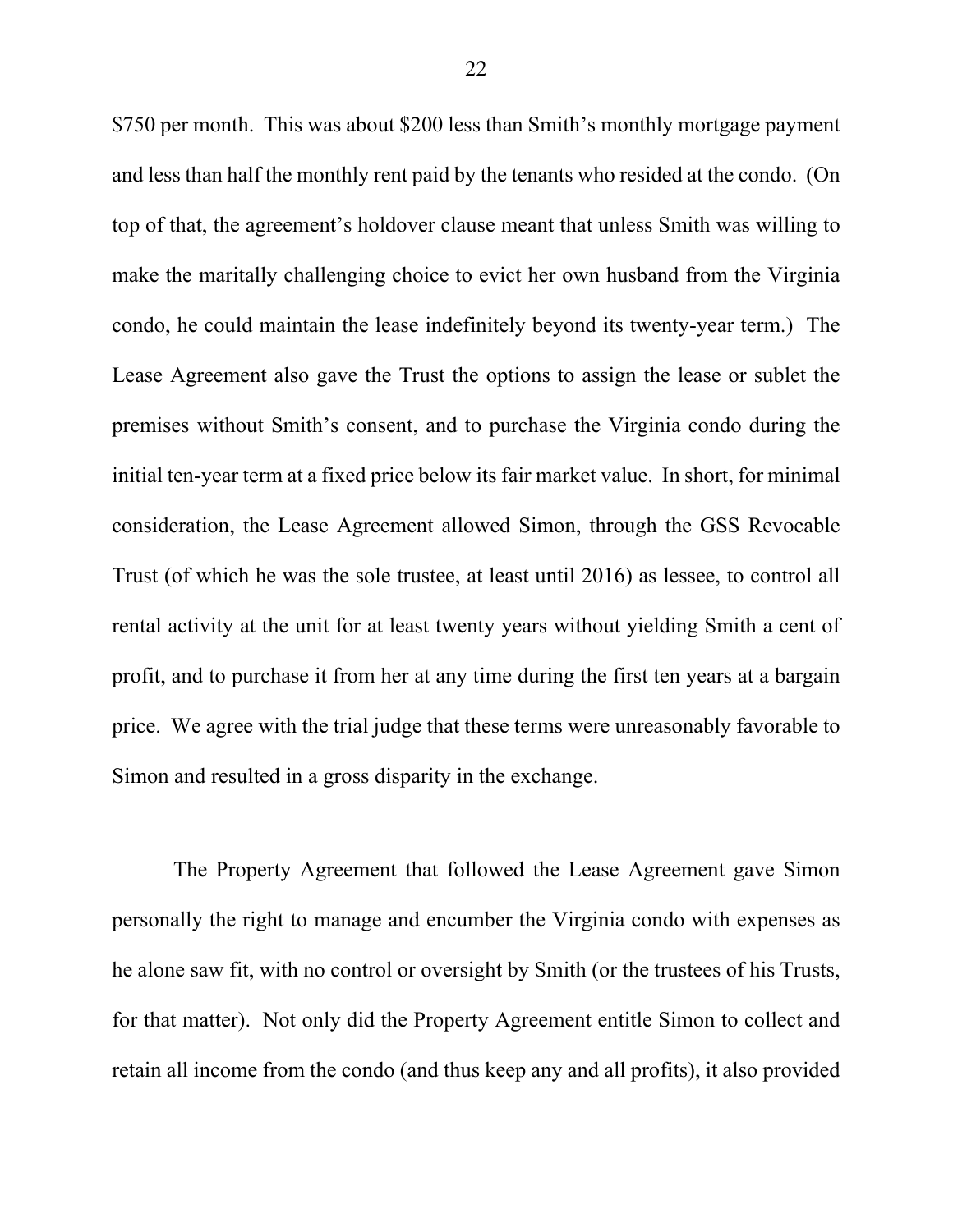that Smith would be obligated to reimburse Simon if the income from the condo did not cover whatever expenses he unilaterally incurred (a provision susceptible to abuse, and that the trial judge found Simon did abuse by claiming Smith owed him over \$170,000 for expenditures that had nothing to do with managing the condo). To ensure his right to that reimbursement, the agreement gave Simon an irrevocable power of attorney to encumber the property with a lien and an assignment of rents. For her (alleged) acquiescence in this arrangement, Smith received only enough money every month to keep the condo's mortgage current. Thus, under the terms of the Property Agreement, the mortgage debt remained in Smith's name, expenses not covered by the income were chargeable to Smith and against her equity, but any benefits of ownership accrued to Simon. In effect, the Property Agreement reduced Smith to an owner only of the liabilities, an owner in name only.<sup>21</sup>

 $21$  In the Property Agreement, Smith also transferred to the GSS Revocable Trust all her interest in any and all tangible personal property she owned. The rationale for that seemingly extraordinary transfer (or an explanation of how it could have been in Smith's interest) is murky at best on the existing record. For present purposes, though, we find it unnecessary to address this aspect of the Property Agreement.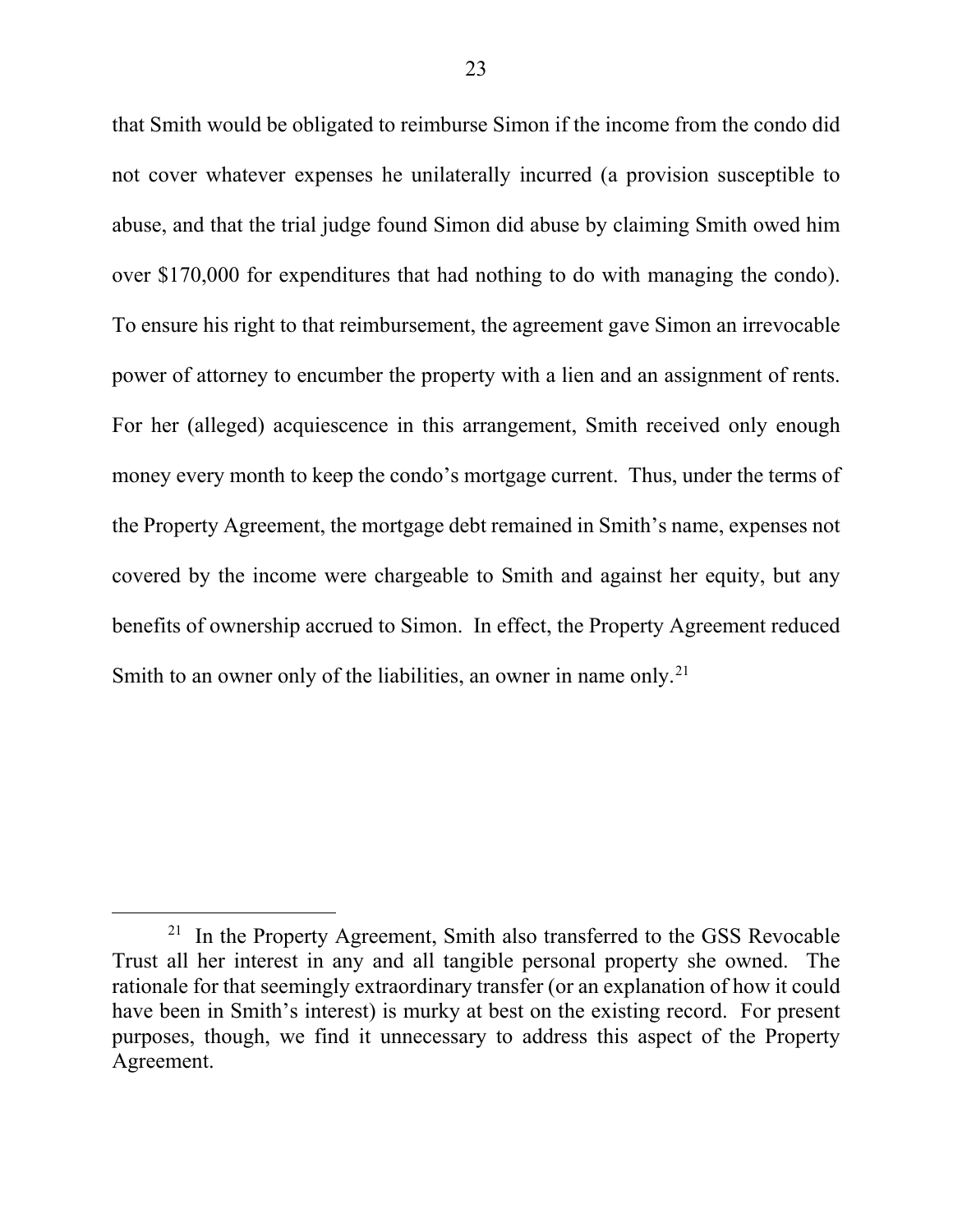We are satisfied that the trial judge did not err in finding the terms of the Property Agreement to be unreasonably favorable to Simon and substantively unconscionable.<sup>22</sup>

The evidence at trial also supports the judge's determination that the Property Agreement, like the Lease Agreement, was procedurally unconscionable due to the absence of a meaningful choice on the part of Smith. As the judge found, the playing field was not a level one. The attorney who supposedly represented her in the transaction was employed by and aligned with her husband; his primary loyalty was to Simon, not Smith. There is no evidence Wright did anything at all to look out for Smith's interests, to negotiate terms for her benefit or protection, or to ensure that she understood the Property Agreement.<sup>23</sup> (Indeed, the judge considered it "entirely"

23 *Compare with Henderson v. Henderson*, 206 A.2d 267, 270 (D.C. 1965) (settlement agreement between divorcing couple made voluntarily and fairly where

 <sup>22</sup> *See, e.g.*, *Williams*, 508 A.2d at 987 (terms of separation agreement so inequitable that they should not be enforced where they "call[ed] for all the assets of any consequence to go to the wife" and "the obligations of supporting those assets to continue to be that of the husband"); *Hale v. Hale*, 539 A.2d 247, 250 (Md. Ct. Spec. App. 1988) (terms of separation agreement substantively unconscionable where they left wife with only four percent of couple's net worth); *Holler v. Holler*, 612 S.E.2d 469, 476-77 (S.C. Ct. App. 2005) (premarital agreement "so oppressive that no reasonable person" would agree to it where agreement required both parties to pay rent and real estate taxes on property owned by husband's mother, any interest in the increase in value of the real estate would accrue to the husband, and agreement provided for no financial support for either spouse, even though wife did not work).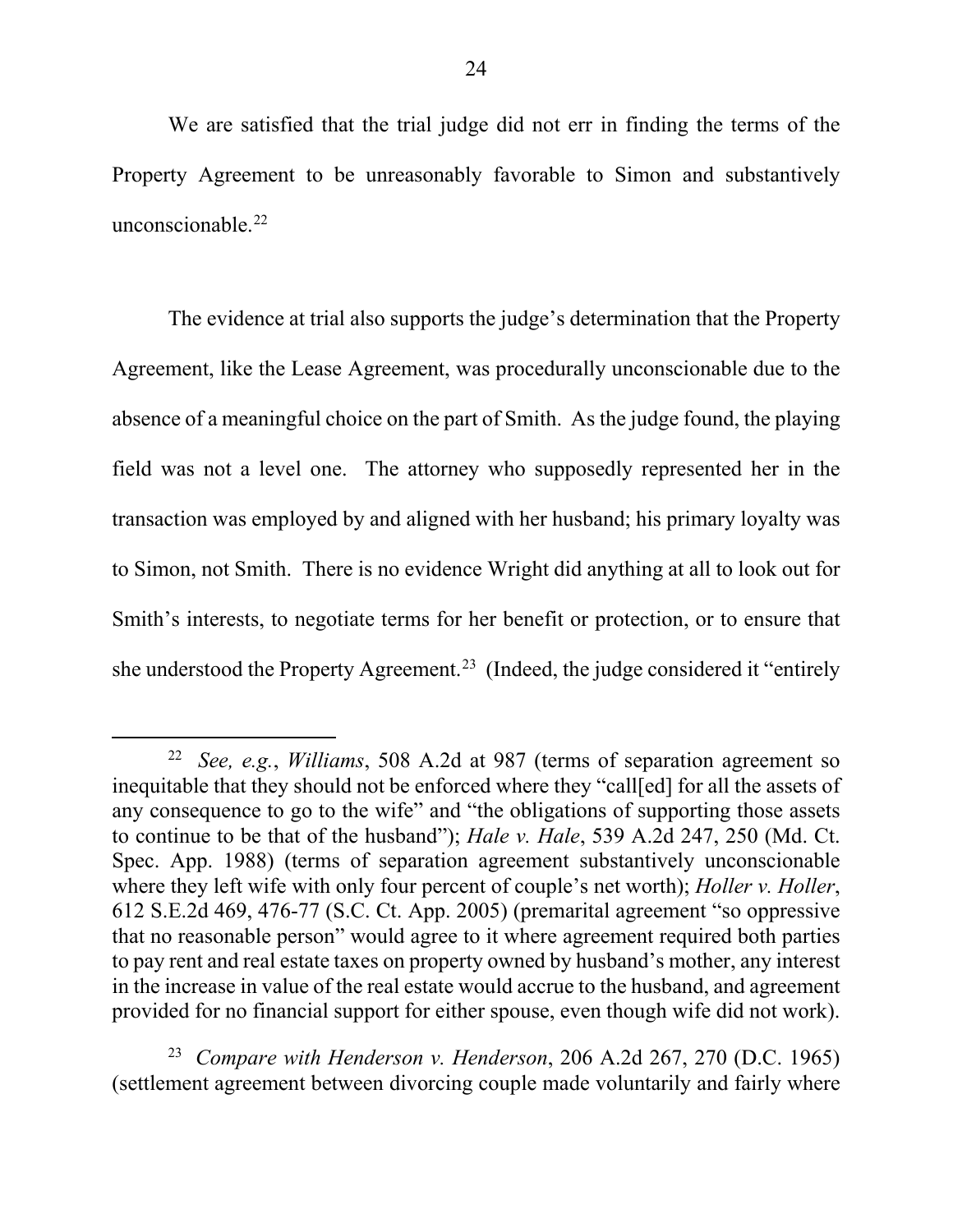possible, due to Mr. Wright's involvement, that Ms. [Smith] may never have seen nor had an opportunity to read this document.") It was surely evident to Simon that Smith, a real estate novice, simply deferred to his greater professional expertise and trusted that her husband and father of her children was acting for their mutual benefit. $24$ 

Simon's contention — that Smith actually benefitted from the Property and Lease Agreements because they ensured that she kept title to the condo and obtained a monthly income from it without having to manage the condo herself — did not persuade the trial judge and it does not persuade us. We are mindful of the fact that Smith rejected Simon's request that she transfer the Virginia condo to one of his trusts, and we see the Property Agreement and the Lease Agreement as accomplishing Simon's goal indirectly. The agreements leave her with no control over her own property. Under them, she cannot use, rent, or profit from the Virginia condo, she cannot oversee or terminate his management of the property, her title is

 $\overline{a}$ 

<sup>&</sup>quot;[t]he parties were dealing at arm's length through *competent* counsel") (emphasis added).

<sup>24</sup> *See Walker-Thomas Furniture*, 350 F.2d at 449 ("[W]hen a party of little bargaining power, and hence little real choice, signs a[n] . . . unreasonable contract with little or no knowledge of its terms, it is hardly likely that [her] consent, or even an objective manifestation of [her] consent, was ever given to all the terms.").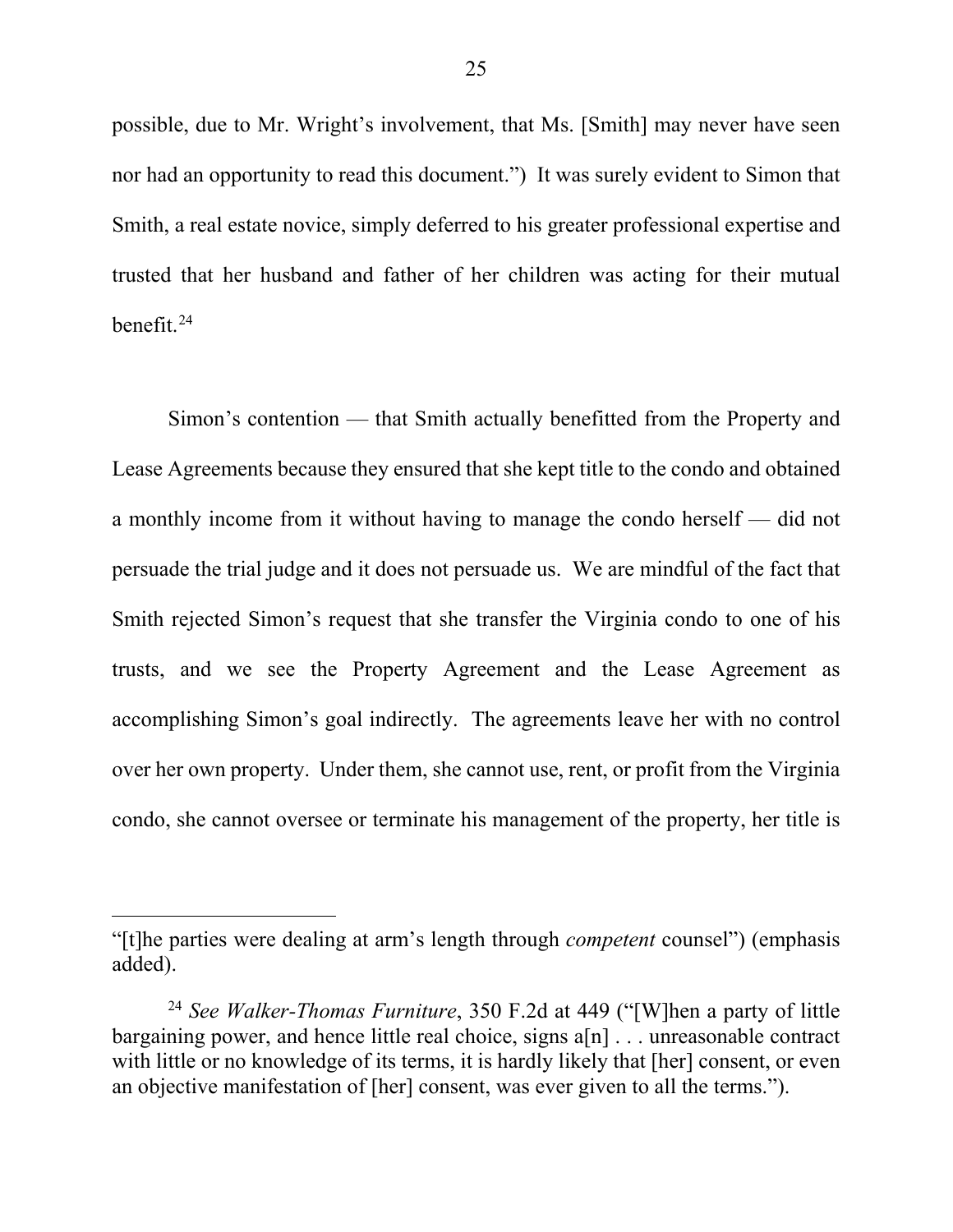subject to encumbrance at Simon's "irrevocable" privilege, and her ability to dispose of it at a fair price has been curtailed. The agreements appear to leave Smith with formal title and attendant obligations, but deprive her of virtually every stick in the bundle of rights and benefits associated with ownership. Had the trial court not intervened before the end, in 2020, of the initial ten-year term of the lease, Simon could have exercised the right in the Lease Agreement to purchase the Virginia condo outright during the initial term at a below-market price (\$290,000). Moreover, the Property Agreement would have enabled him to set off against that price his unreimbursed expenses incurred in managing the condo (which he claimed came to over \$170,000), to satisfy Smith's contractual obligation to reimburse such expenses "on demand, or upon sale or other disposition of the property."

We will not disturb the trial court's conclusion that the arrangements were one-sided and oppressive. We uphold the court's determination that the Property and Lease Agreements are unconscionable.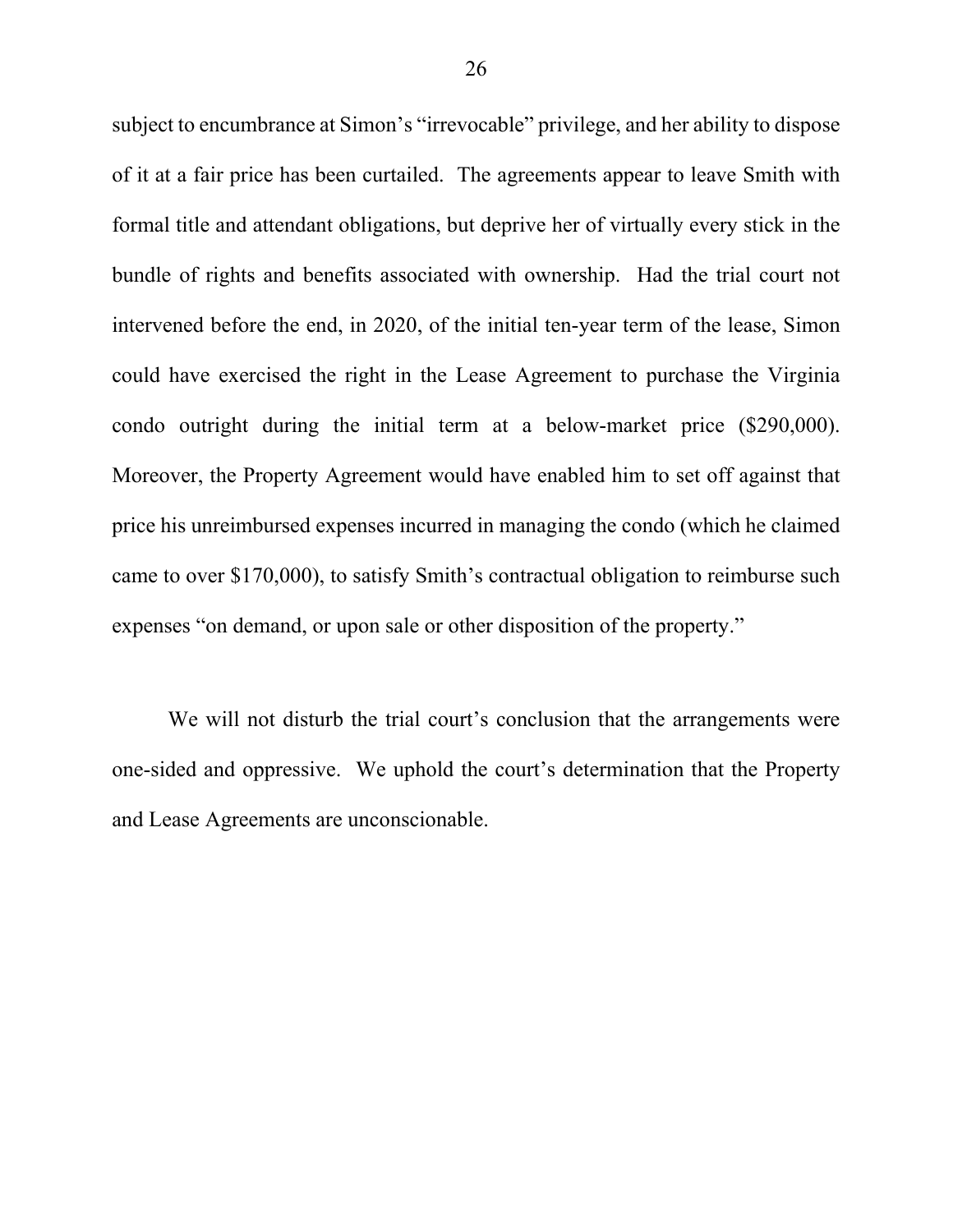#### **III. Jurisdiction and Joinder**

We turn now to Simon's main procedural objections to the trial court's determination that the Lease and Property Agreements were invalid.<sup>25</sup>

First, Simon argues that because Smith challenged the enforceability of the agreements almost eight years after their creation, her claim is barred by the threeyear statute of limitations for actions on a contract. *See* D.C. Code § 12-301(7) (2021 Supp.). The short answer to this argument is that it is doomed by Simon's failure to assert a statute of limitations defense in the trial court. *See Mayo v. Mayo*, 508 A.2d 114, 115-16 (D.C. 1986) ("A statute of limitation is an affirmative defense which must be asserted in a responsive pleading before the trial court. Failure to plead the limitation defense results in a waiver thereof. A statute of limitations defense, once waived (expressly or by nonassertion), may not be raised by a collateral attack upon an adverse judgment or for the first time on appeal." (internal citations omitted)); *accord In re Spinner*, 717 A.2d 362, 366 (D.C. 1998). Allowing a statute of limitations defense to be raised for the first time on appeal is unfair to the opposing party, who may not have made the record it could and would have made had the defense been raised explicitly at trial. In this case, we perceive that Smith might have argued at trial and obtained a ruling that any otherwise applicable statute of limitations did not begin to run when the agreements were allegedly signed in 2010 (or for a long time thereafter), given her professed lack of awareness as to their terms.

Second, Simon maintains Smith failed to plead fraud with particularity in her complaint for divorce. As the trial court's ruling does not rely on fraud as a basis for invalidating the agreements, this argument is irrelevant.

 $25$  In addition to his main objections, which he raised at trial, Simon makes two procedural arguments for the first time in this appeal. We deal with them summarily in this footnote.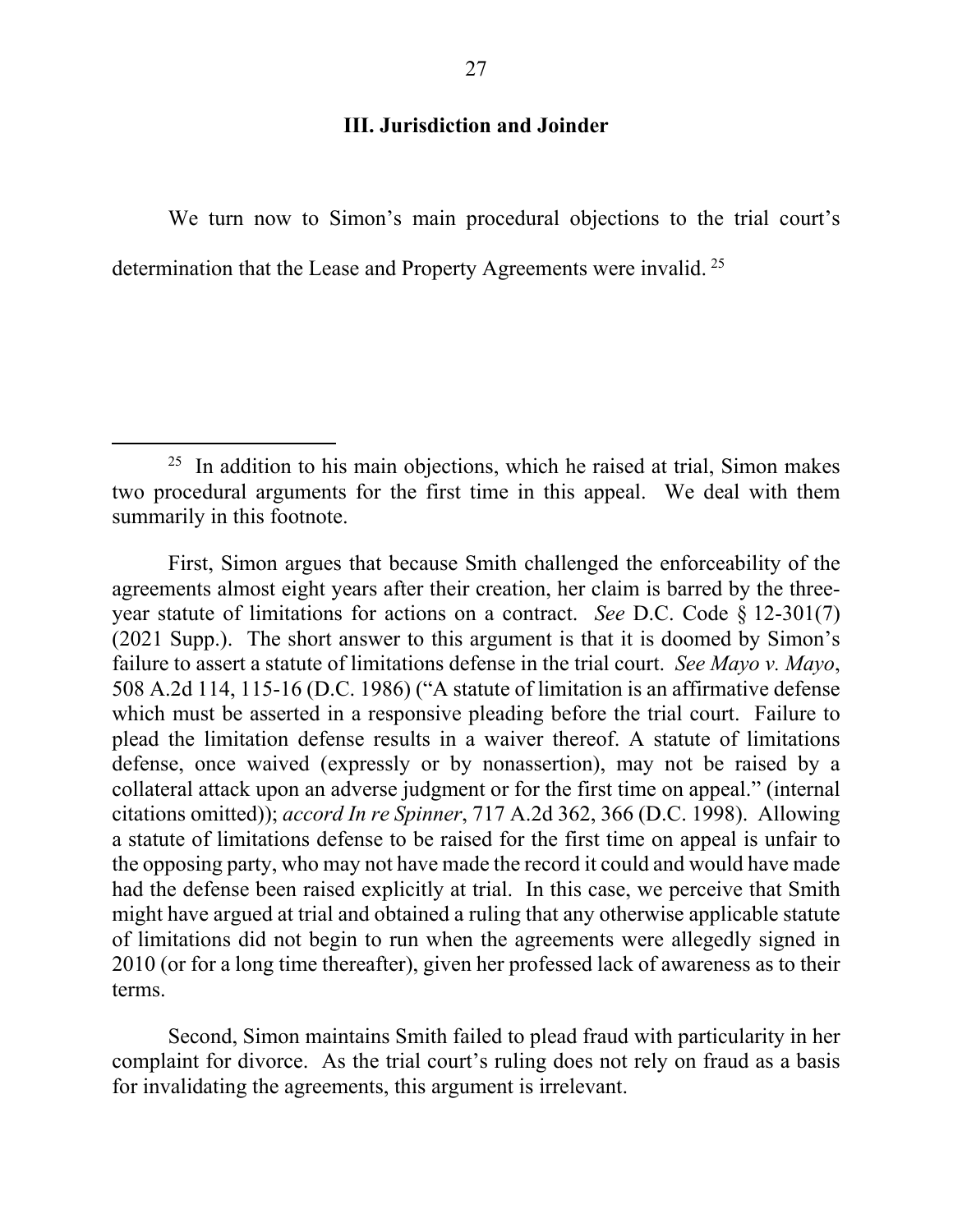#### **A. Jurisdiction to Determine the Validity of the Agreements**

On the second day of trial, Simon argued, for the first time, that the trial court lacked jurisdiction to determine the validity of the Lease Agreement or the Property Agreement, because Smith had not raised the issue by means of a separate declaratory judgment action or pleading. The judge took this objection under advisement.

On the next trial date, the judge began the proceeding by addressing Simon's objection. The judge noted that, while both parties agreed the Virginia condo was Smith's premarital property, Simon claimed to have used marital funds to improve it and claimed to have a \$170,000 lien on it. He concluded that it would be "irresponsible not to address" the validity of the Property and Lease Agreements under the circumstances. The judge informed the parties that another trial date would be set to further and exclusively litigate the validity of the agreements, and determine what, if anything, Simon was owed under them.

When the trial resumed six weeks later, Simon continued to assert what he characterized as a jurisdictional objection to determining the validity of the agreements in the divorce proceeding. The judge again disagreed, concluding that Simon could not undermine the court's "wide latitude" to distribute property in a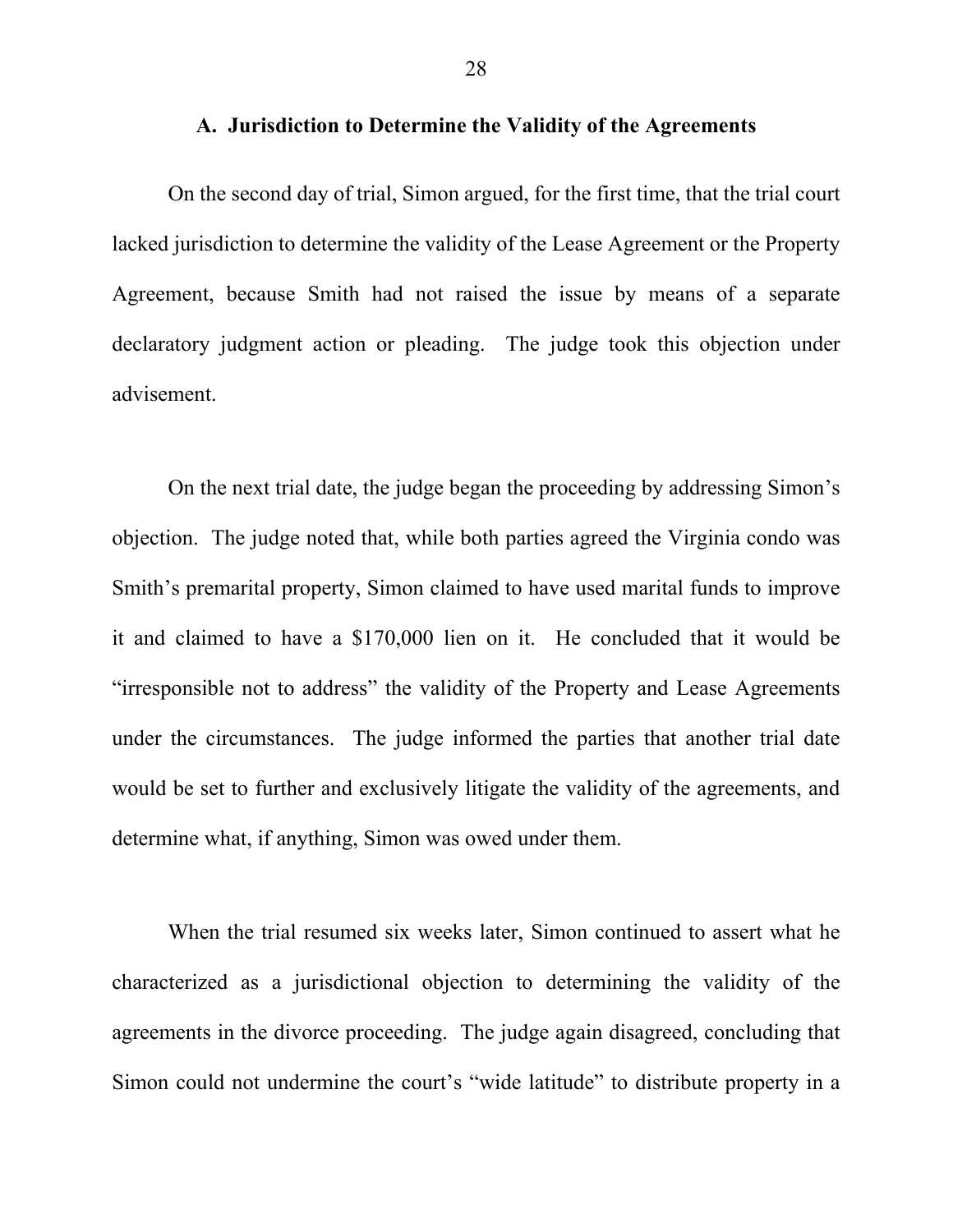divorce action by asserting that any agreement between the parties concerning the Virginia condo would have to be litigated in a different proceeding.

We are not persuaded by Simon's objection. The Lease and Property Agreements were postnuptial agreements concerning the parties' rights and interests in the Virginia condo. The trial court was statutorily empowered and required, "in the absence of a *valid* antenuptial or postnuptial agreement resolving all issues related to the property of the parties," to "assign to each party his or her sole and separate property acquired prior to the marriage," and to "value and distribute all other property and debt accumulated during the marriage that has not been addressed in a *valid* antenuptial or postnuptial agreement . . . in a manner that is equitable, just, and reasonable, after considering all relevant factors."26 The authority to exercise these powers "in the absence of a valid antenuptial or postnuptial agreement" necessarily includes the authority to determine whether a valid agreement exists in the first place.<sup>27</sup> The trial court's authority to interpret, modify, enforce, or

<sup>&</sup>lt;sup>26</sup> D.C. Code  $\S$ § 16-910(a)-(b) (2021 Supp.) (emphases added). "[T]he trial court has considerable discretion and broad authority in distributing marital property as part of a judgment of divorce." *Barnes v. Sherman*, 758 A.2d 936, 939 (D.C. 2000).

 $27$  This is true even where, as Simon contends, the agreements implicate the rights of a third party (i.e., one or both of his Trusts). As long as the third party's interests are adequately represented, it is an unnecessary "duplication of effort" and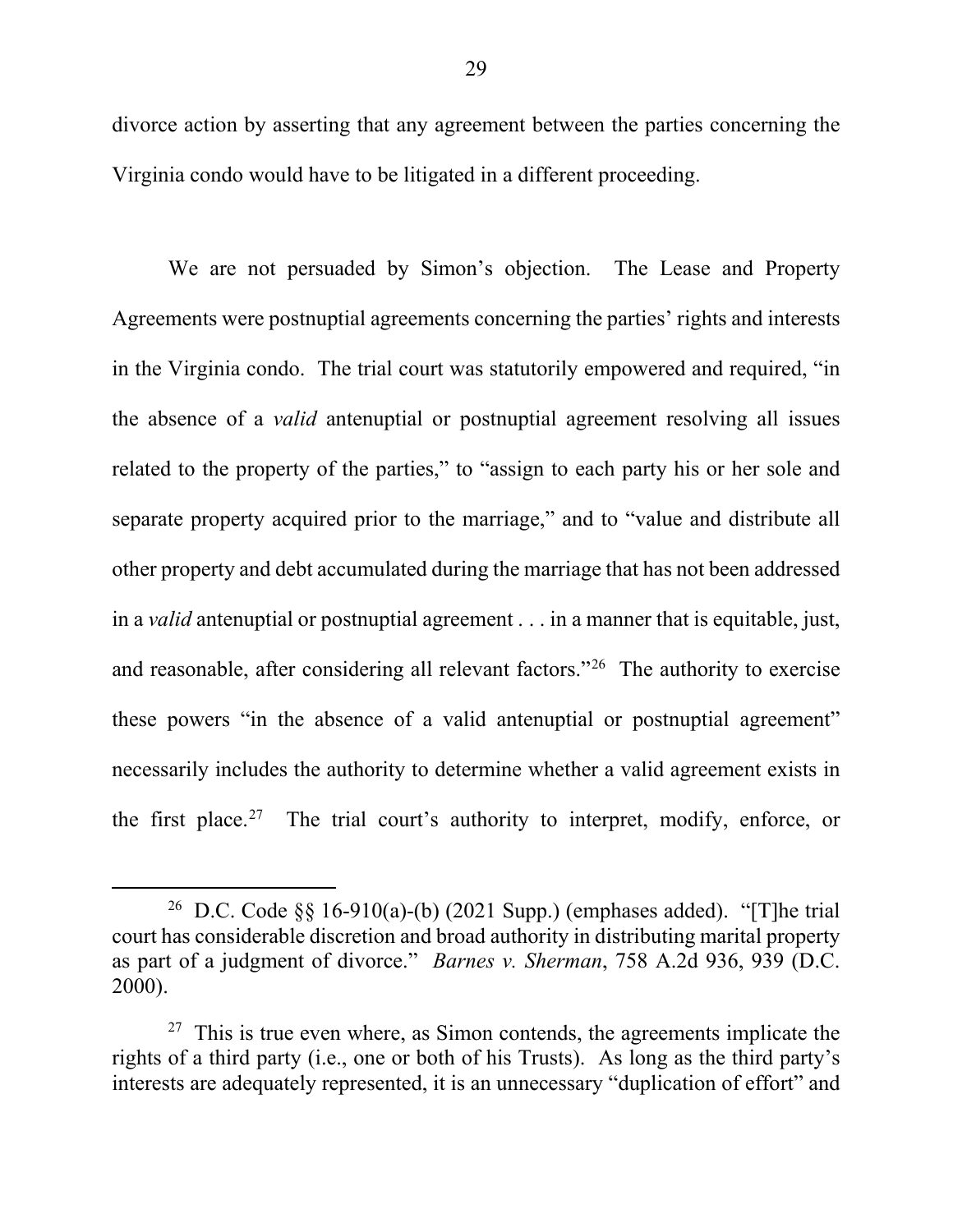invalidate a disputed antenuptial or postnuptial agreement in an action for divorce has repeatedly been upheld. $^{28}$ 

Nor are we persuaded by Simon's assertions that he was not on notice that the validity of the Lease and Property Agreements would be examined at trial, and that he was prejudiced in his ability to present evidence on the validity of the agreements by the last-minute inclusion of that issue at trial. As we have recounted, Simon had ample notice that the validity of the agreements would be litigated. Smith's complaint for divorce contained allegations that Simon was exercising control over the Virginia condo with documents of questionable validity and that he "refused to return to [Smith] her premarital property." It expressly requested that the court award her sole and separate property under D.C. Code § 16-910(a) and value and

 $\overline{a}$ 

<sup>&</sup>quot;not good judicial husbandry" to require a separate proceeding to litigate how that third party's rights affect the division of property between the divorcing couple. *Gore v. Gore*, 638 A.2d 672, 676 (D.C. 1994) (internal quotation marks omitted) (holding that a separate proceeding was not required for trial court to impose a constructive trust or other equitable lien on property).

<sup>28</sup> *See, e.g.*, *King v. King*, 579 A.2d 659, 662-63 (D.C. 1990) ("[W]hen parties dispute the meaning of the [postnuptial] agreement, 'the court must interpret it according to principles of contract law and the court's statutory responsibilities.'") (quoting *Spencer v. Spencer*, 494 A.2d 1279, 1286 (D.C. 1985)); *In re Hope*, 231 B.R. 403, 413-14 (Bankr. D.D.C. 1999) ("[D.C. Code §] 16-910 contemplates that courts must adjust and apportion property rights (or determine that a valid agreement exists that already does so) 'in the same proceeding in which the divorce decree is entered.'") (quoting *Argent v. Argent*, 396 F.2d 695, 696 (D.C. Cir. 1968)).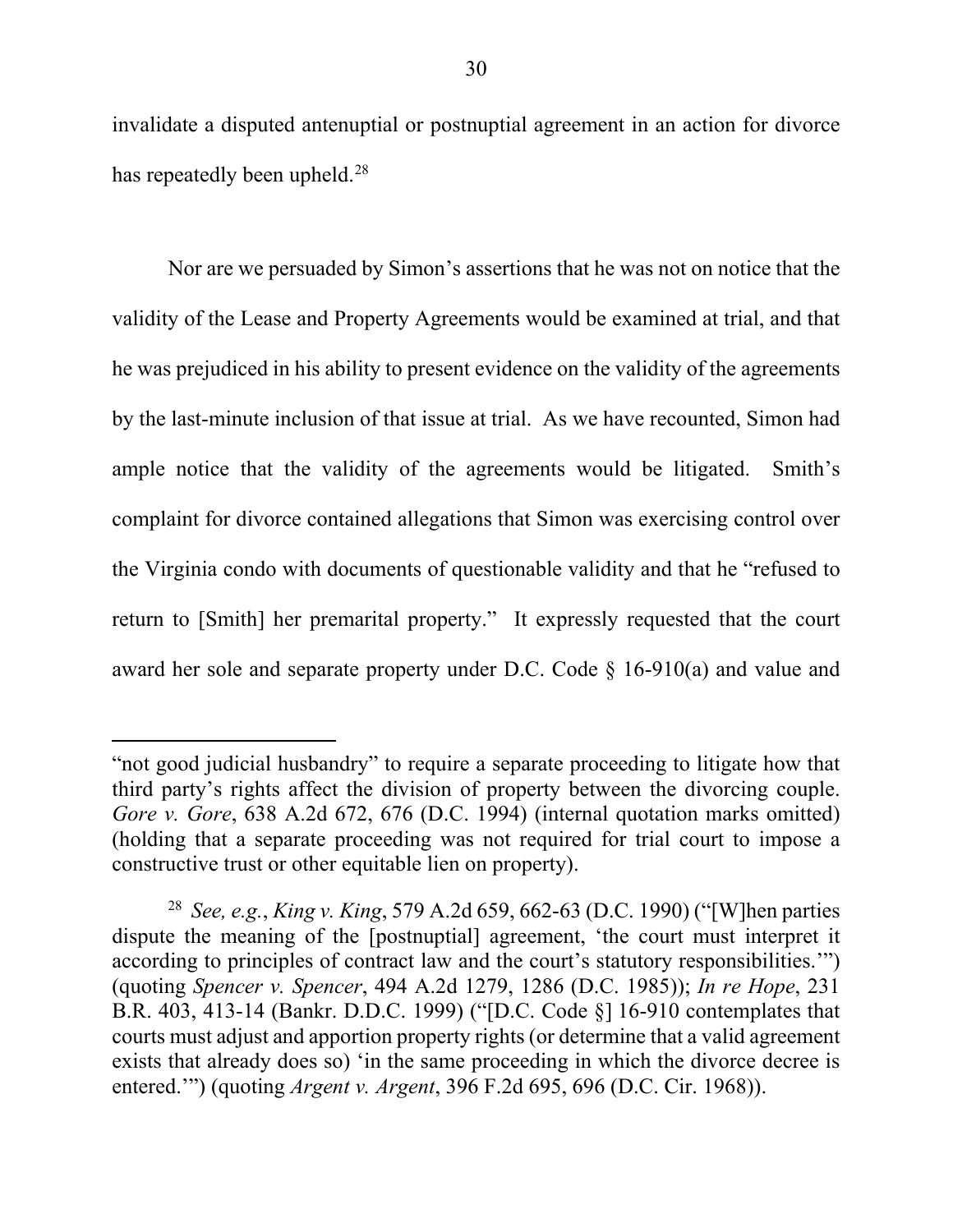distribute the couple's property under D.C. Code § 16-910(b). This was sufficient to put Mr. Simon on notice that the validity of the agreements encumbering the premarital property would be an issue for the court to resolve in the divorce action. Lest there be any doubt, the judge stated in his *pendente lite* order, five months before the start of trial, that the court would "resolve the issue of ownership and/or control of this [Virginia] condo at trial." Where Smith alleged that she wanted the Virginia condo free and clear of the agreements, and where Simon countered during the *pendente lite* hearing and at trial that he had expended significant marital funds and maintained a lien on the Virginia condo, we agree with the trial judge that it would have been "irresponsible not to address" the validity of those agreements.

#### **B. The Absence of the GSS Trusts**

Simon also argues that because the GSS Revocable Trust and the GSS Irrevocable Trust were parties to the Lease and Property Agreements, the judge abused his discretion by holding those agreements invalid in their absence. Simon contends the Trusts were "indispensable" parties subject to mandatory joinder under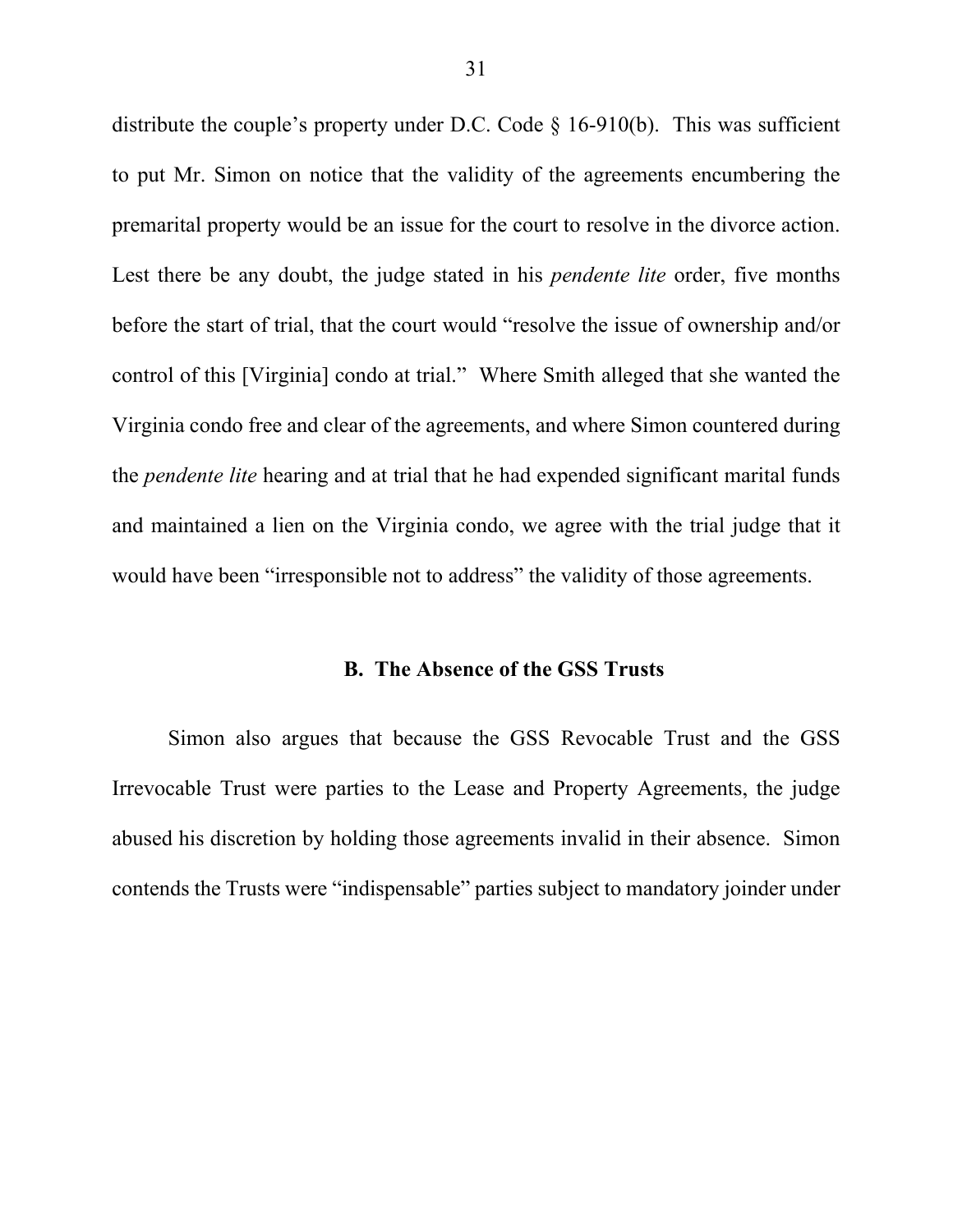Superior Court Domestic Relations Rule 19. For the following reasons, we are not persuaded by this contention.29

Simon raised the issue of the Trusts' absence with the trial judge for the first time, orally only, on the final day of trial. In the extended discussion that followed, the judge questioned whether a showing had been made that the Trusts actually had an interest in the agreements at issue, what the trustees "could . . . possibly add to

 $29$  Simon also asserts the failure to notify the trustees of the divorce action violated the Trusts' rights to due process and the District's Uniform Trust Code, which requires that notice of a judicial proceeding involving a trust "must be given as provided in the applicable rules of civil procedure." D.C. Code  $\S$  19-1301.09(d) (2012 Repl.)). However, while we accept Simon's standing to assert the rights of the Trusts, he forfeited these claims by failing to raise them in the trial court, *see, e.g.*, *Thornton v. Norwest Bank of Minn.*, 860 A.2d 838, 842 (D.C. 2004) ("It is fundamental that arguments not raised in the trial court are not usually considered on appeal."). Moreover, as Smith points out, Simon's due process and statutory notice arguments, and his related claim that the trial court lacked jurisdiction over the Trusts' agreements, misapprehend the judgment on appeal. The trial court did not purport to enter any judgment against the Trusts or their trustees, and the question whether they should have been joined in the divorce action is appropriately addressed by the inquiry we undertake under Rule 19. That Rule "is designed in no small part to protect" the rights of absent persons "to notice and an opportunity to be heard." *American Univ. in Dubai v. District of Columbia Educ. Lic. Comm'n*  ("*AUD*"), 930 A.2d 200, 208 (D.C. 2007); *see also BAC Home Loans Servicing, LP v. Buggs*, 39 A.3d 1281, 1285 (D.C. 2012) (Rule 19 "does not render the court powerless if an interested party is absent, but grants the court discretion to enter judgment in a fair manner. Thus, failure to join an allegedly indispensable party under Rule 19 does not preclude the trial court from exercising jurisdiction it otherwise has, even where the court's exercise of discretion may have been flawed[.]") (internal footnote and citation omitted).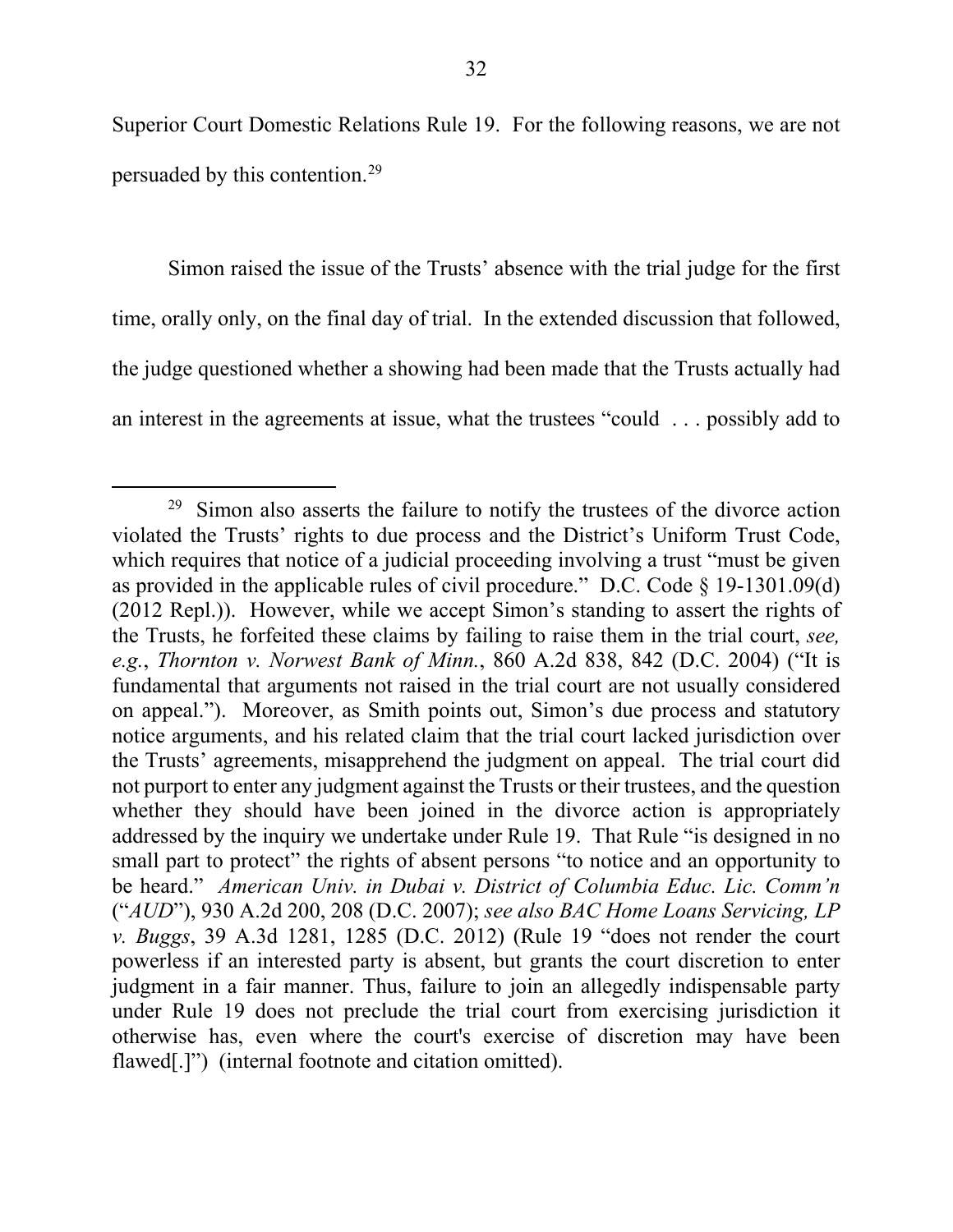an evidentiary hearing," and why, if the Trusts really were indispensable, Simon had not brought the trustees in as witnesses or sought to have them intervene, especially when he "had the notice of this hearing for about a month." The judge observed that "the person with the most interest here is Mr. Simon and he's here and he's represented by counsel"; to the extent the trusts had interests in the case, "[their] interest is going to be parallel to Mr. Simon's interest." Simon did not dispute this,  $30$ nor did he claim he was prejudiced by the absence of the Trusts or a trust representative.

Simon's counsel argued that he had no obligation to notify the Trusts or seek their intervention, as the Trusts were not his clients. He had not spoken with any of the trustees and professed not to know why they had not intervened. He further argued that Simon could not represent the interest of the GSS Revocable Trust himself because he had resigned as a trustee in 2016, and that the trustees could protect the rights of the parties' children (who, along with Simon, were beneficiaries of one of the trusts).

<sup>&</sup>lt;sup>30</sup> Simon's counsel merely declined to agree that the trustees would "necessarily" do whatever Simon wanted them to do, if they thought it would be contrary to their fiduciary obligations to "act independently for the beneficiaries of the trust which they . . . served." As we discuss below, counsel's demurral on this point does not take account of Simon's prerogatives as the settlor of a revocable trust.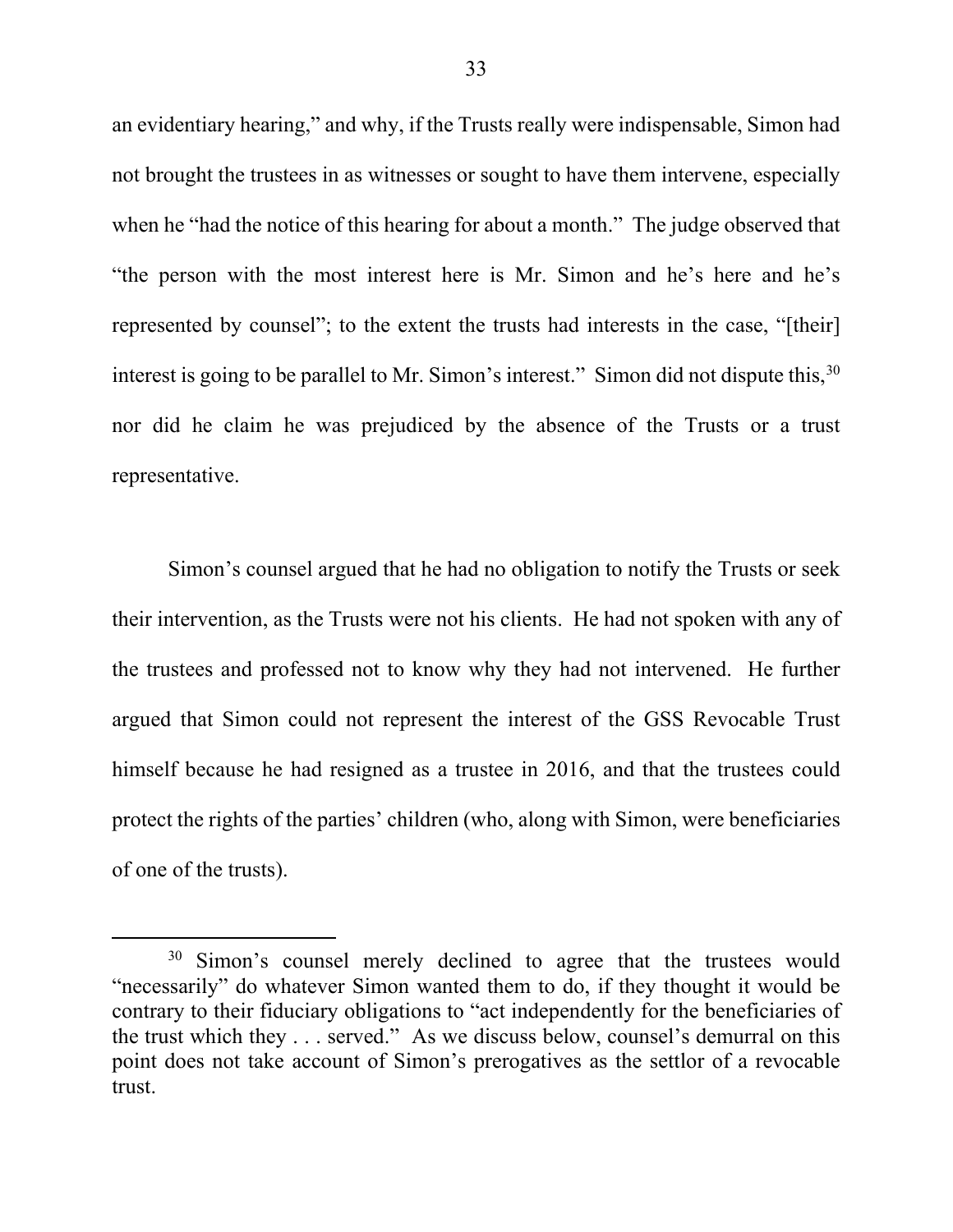Addressing the issue further after a recess, the judge expressed concern that the "documents of the actual formation of these trusts" had not been produced and he had not been able to review them. The Trust documents were relevant, in the judge's view, because:

> the reason we took the break was that [Simon] said that there's party and interests that are not here, and not represented. I would have to have evidence of that, one that there are other parties and two, that they are indispensable parties in the first place . . . .

> You're saying we can't go forward because there's parties and interests, maybe and if that's true, then we'll get them in or we'll give them the opportunity to come in.

After further discussion, the judge expressed his continuing uncertainty whether the Trusts existed and had an interest of their own in enforcing the Property and Lease Agreements, but said that if it was shown they did, he would give them an opportunity to appear. Simon did not thereafter enter any trust documents into evidence, though he subsequently testified to the establishment of the Trusts in 2009 and the identities of their trustees and beneficiaries. Nor did anyone purporting to represent either Trust ever materialize to claim an interest in the proceeding. The judge did not address the joinder issue again.

At the conclusion of Simon's testimony, though, the judge questioned him about the Virginia condo. When the judge asked whether Smith could sell the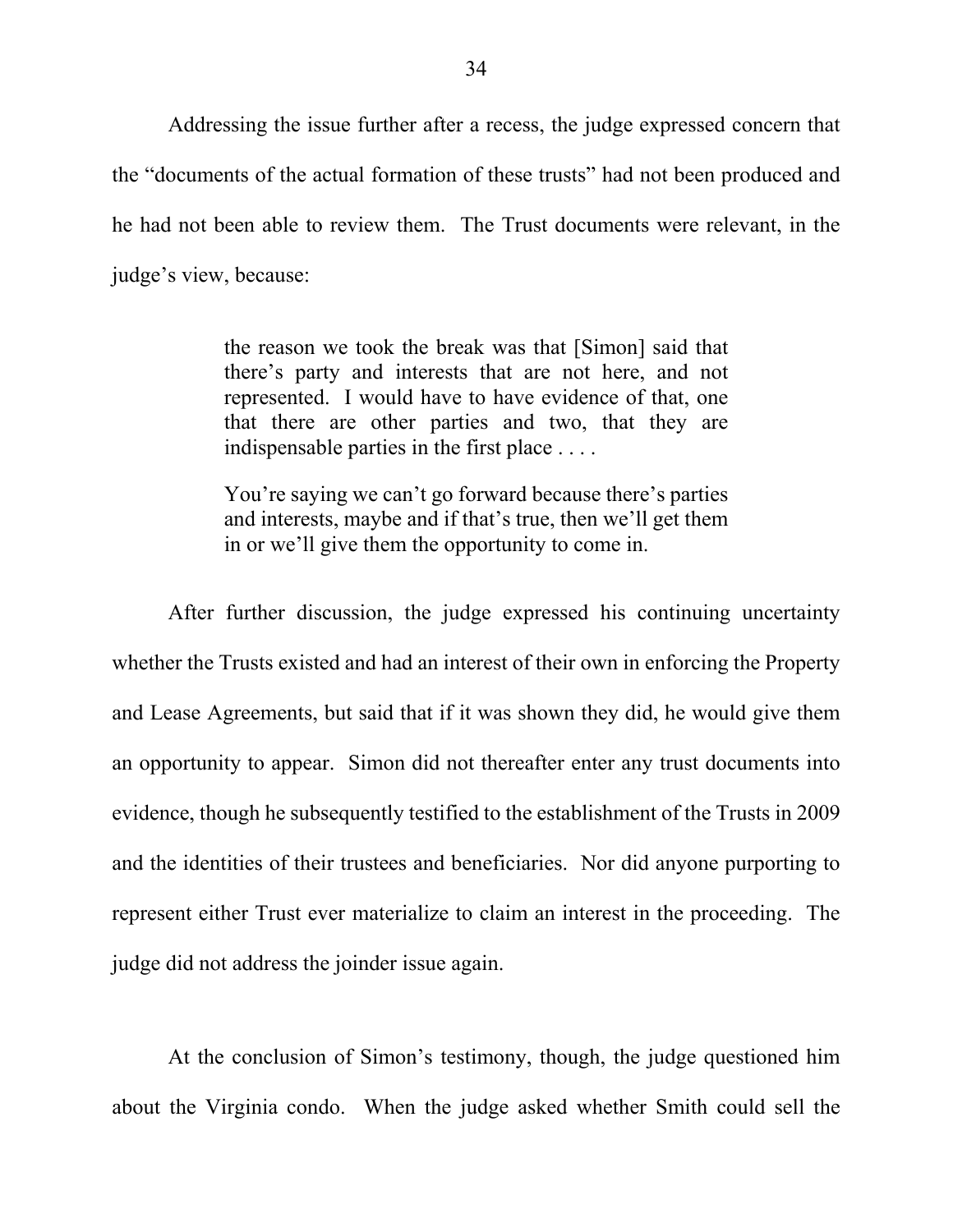property, Simon responded, "[s]he can't sell it without selling it subject to *my* lease." (Emphasis added.) Noting also that the condo was security for a bank loan, Simon then volunteered that he would indemnify her and said, "*I* would surrender all interest in the property to [Smith]" if she were willing to put it aside for their sons' college education; "*I'll do it tomorrow* and she doesn't have to pay anything now, she can manage her own property, *I'll* assign the [tenant's] lease . . . to her, she can do whatever she wants to do with that property, its hers, she owns it[.]" (Emphasis added.) In making that declaration, Simon said nothing about the Trusts having any interest in the Virginia condo under the Lease and Property Agreements or having to agree to his relinquishment of the property to Smith.

As the party urging that the case could not proceed without the Trusts, Simon bore "the burden of producing evidence showing the nature of the interest possessed by an absent party and that the protection of that interest will be impaired by the absence."31 The trial judge was obligated to evaluate the claim and base his decision

 <sup>31</sup> *Citizen Band Potawatomi Indian Tribe v. Collier*, 17 F.3d 1292, 1293 (10th Cir. 1994); *see also Ilan-Gat Eng'rs, Ltd. v. Antigua Int'l Bank*, 659 F.2d 234, 242 (D.C. Cir. 1981); *16th & K Hotel, LP v. Commonwealth Land Title Ins. Co.*, 276 F.R.D. 8, 12 (D.D.C. 2011). "The moving party may carry its burden by providing affidavits of persons having knowledge of these interests as well as other relevant extra-pleading evidence." *Id.* (internal quotation marks omitted).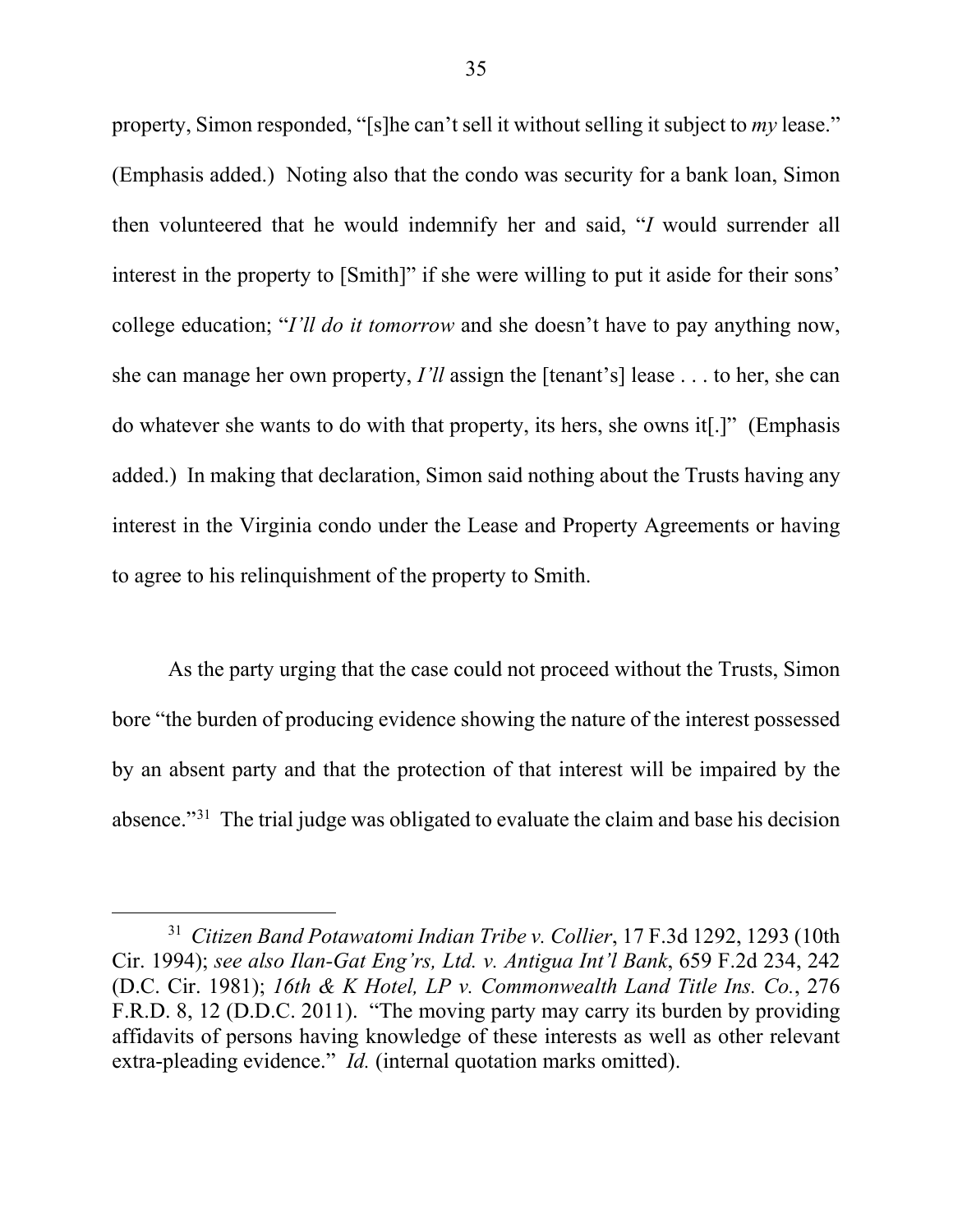only on the evidence as it "appear[ed] at the time of the proposed joinder."32 We review a trial court's decision that an absentee need not be joined for abuse of discretion, and reverse "only if we find that its exercise of discretion was clearly against reason and the evidence."<sup>33</sup>

We are not persuaded the trial judge abused his discretion by failing to order that the GSS Trusts be joined as parties. "Joinder of necessary parties is governed by Rule 19, which makes it clear that questions of compulsory joinder are to be resolved on the basis of practical considerations."34 The question before us comes down to whether Simon demonstrated that the Trusts "claim[ed] an interest relating to the subject of the action and [were] so situated that disposing of the action in

33 *Dist. Cablevision Ltd. v. McLean Gardens Condo. Unit Owners' Ass'n*, 621 A.2d 815, 816 (D.C. 1993) (citing *Johnson v. United States*, 398 A.2d 354, 363 (D.C. 1979)).

34 *Raskauskas v. Temple Realty Co.*, 589 A.2d 17, 20 (D.C. 1991) (quotation marks omitted); *accord*, *District of Columbia v. Am. Univ.*, 2 A.3d 175, 184 (D.C. 2010).

 <sup>32</sup> *Associated Dry Goods Corp. v. Towers Fin. Corp.*, 920 F.2d 1121, 1124 (2d Cir. 1990).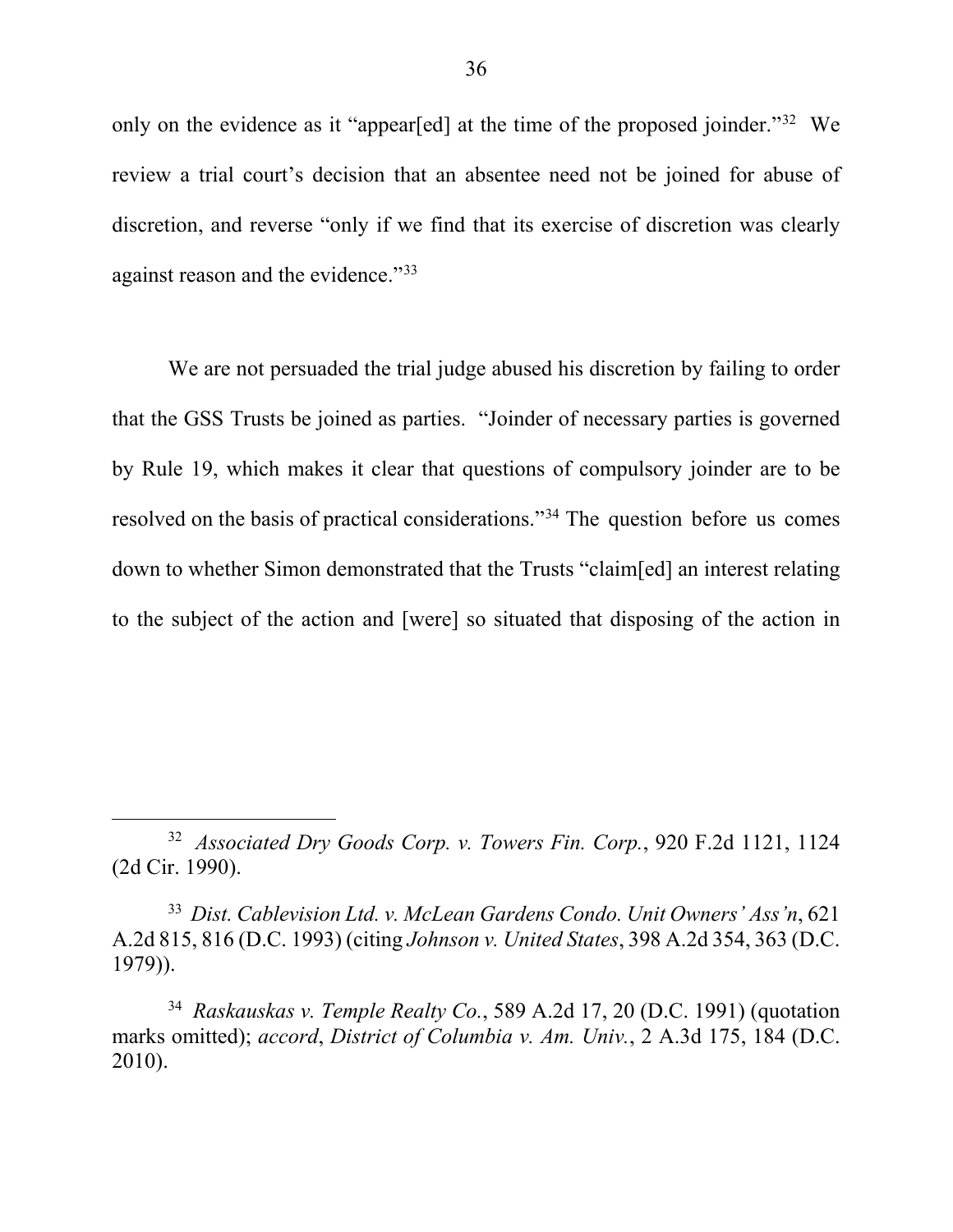[their] absence [might] . . . as a practical matter impair or impede [their] ability to protect the interest."<sup>35</sup> We answer that question in the negative for several reasons.<sup>36</sup>

(A) in that person's absence, the court cannot accord complete relief among existing parties; or

(B) that person claims an interest relating to the subject of the action and is so situated that disposing of the action in the person's absence may:

(i) as a practical matter impair or impede the person's ability to protect the interest; or

(ii) leave an existing party subject to a substantial risk of incurring double, multiple, or otherwise inconsistent obligations because of the interest.

Only subparagraph (B)(i) is in issue here, as neither party before us credibly claims to have been prejudiced in any manner described in the other subparagraphs of Rule 19(a)(1) by the absence of the GSS Trusts from the proceeding.

 $36$  As set forth in Dom. Rel. Rule 19(b), when "a person who is required to be joined if feasible cannot be joined, the court must determine whether, in equity and good conscience, the action should proceed among the existing parties or should be dismissed." *See also* Super. Ct. Civ. Rule 19(b). Because we conclude Rule 19(a) did not require joinder of the GSS Trusts, we do not reach the question of whether dismissal or other ameliorative measures set forth in Rule 19(b) were necessary or appropriate. *See Associated Dry Goods Corp.*, 920 F.2d at 1123 ("Unless Rule 19(a)'s threshold standard is met, the court need not consider whether dismissal under Rule 19(b) is warranted."); *see also Raskauskas*, 589 A.2d at 20 & n.3. We emphasize, however, that to "facilitate appellate review," trial judges confronted

 $35$  Dom. Rel. Rule 19(a) provides that "the court must order the joinder of all indispensable persons." As it does not define what makes a person "indispensable," we look for guidance to the corresponding Rule of Civil Procedure, Civil Rule 19(a)(1). *See Graves v. Graves*, 51 A.3d 521, 526 & n.9 (D.C. 2012); *Raskauskas*, 589 A.2d at 20 n.2. Civil Rule 19(a)(1) clarifies that a person whose joinder is feasible must be joined as a party if: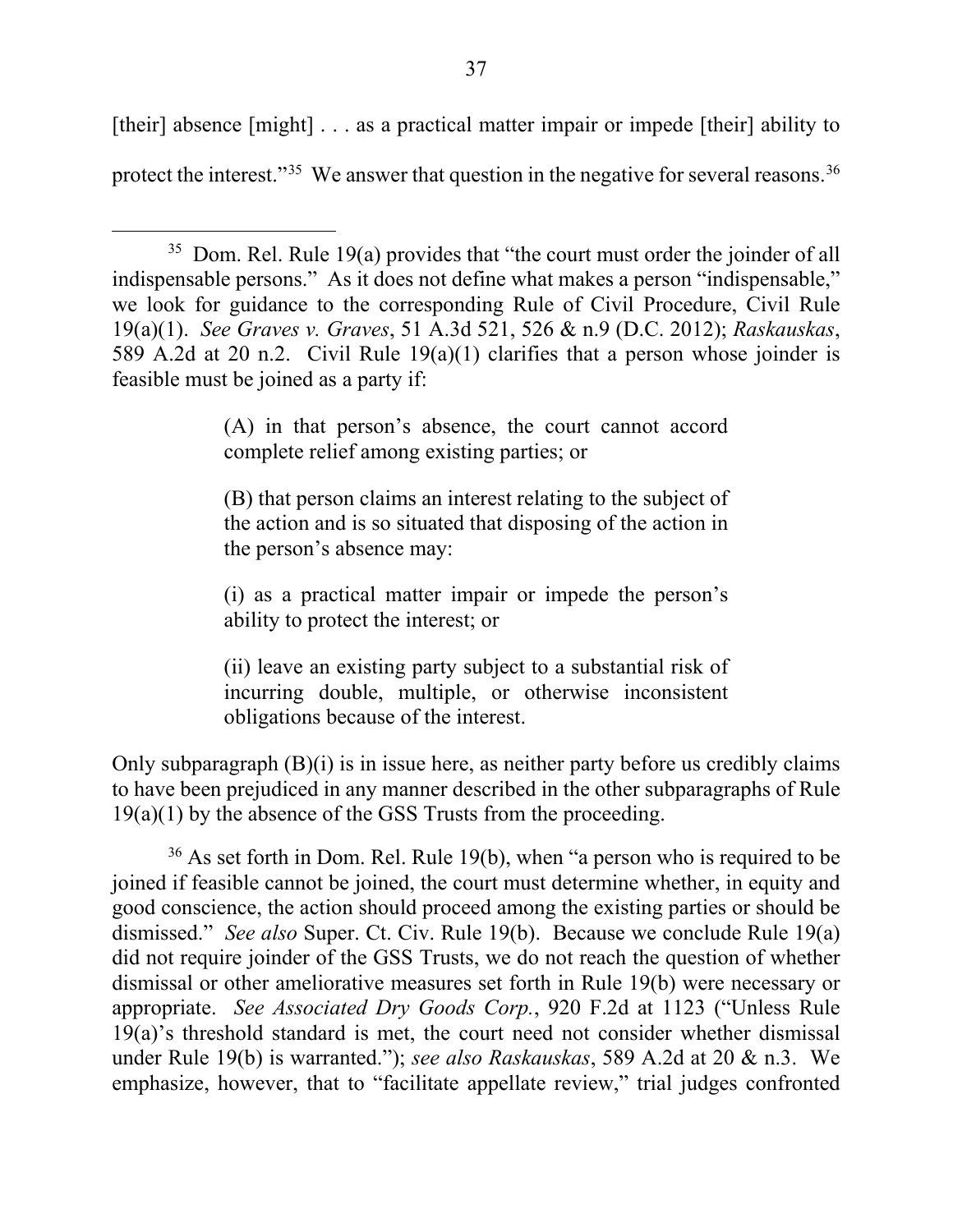First, in point of fact, no representative of the Trusts themselves ever did "claim[] an interest" that might have been endangered due to their absence from the divorce action. That the trustees did not seek to participate further signals the likelihood that they were satisfied with Simon's representation of the Trusts' interests (if, indeed, the Trusts had any real stake in this case at all).<sup>37</sup>

Second, the possibility that the trustees were unaware of the challenge to the Lease and Property Agreements in the divorce action does not suffice to explain away the significance of the trustees' failure to seek to intervene or otherwise protect the Trusts' interests. Given that Simon was the settlor of each Trust and either he or his minor children were the beneficiaries, he had every incentive (and ample time) to alert the trustees if he genuinely believed they had an interest in the Virginia condo their presence was needed to protect. If it is true that neither Simon nor his counsel deemed it necessary to notify the trustees and encourage them to intervene to protect

 $\overline{a}$ 

with Rule 19 joinder questions ordinarily are "obliged" to consider motions to dismiss for failure to join an indispensable party under all the criteria set forth in subsections (a) and (b) of Rule 19. *Id.*

<sup>37</sup> *See, e.g.*, *Smith v. State Farm Fire & Cas. Co.*, 633 F.2d 401, 405 (5th Cir. 1980) (absent party's failure to intervene was evidence that, as a practical matter, its interests were not at stake).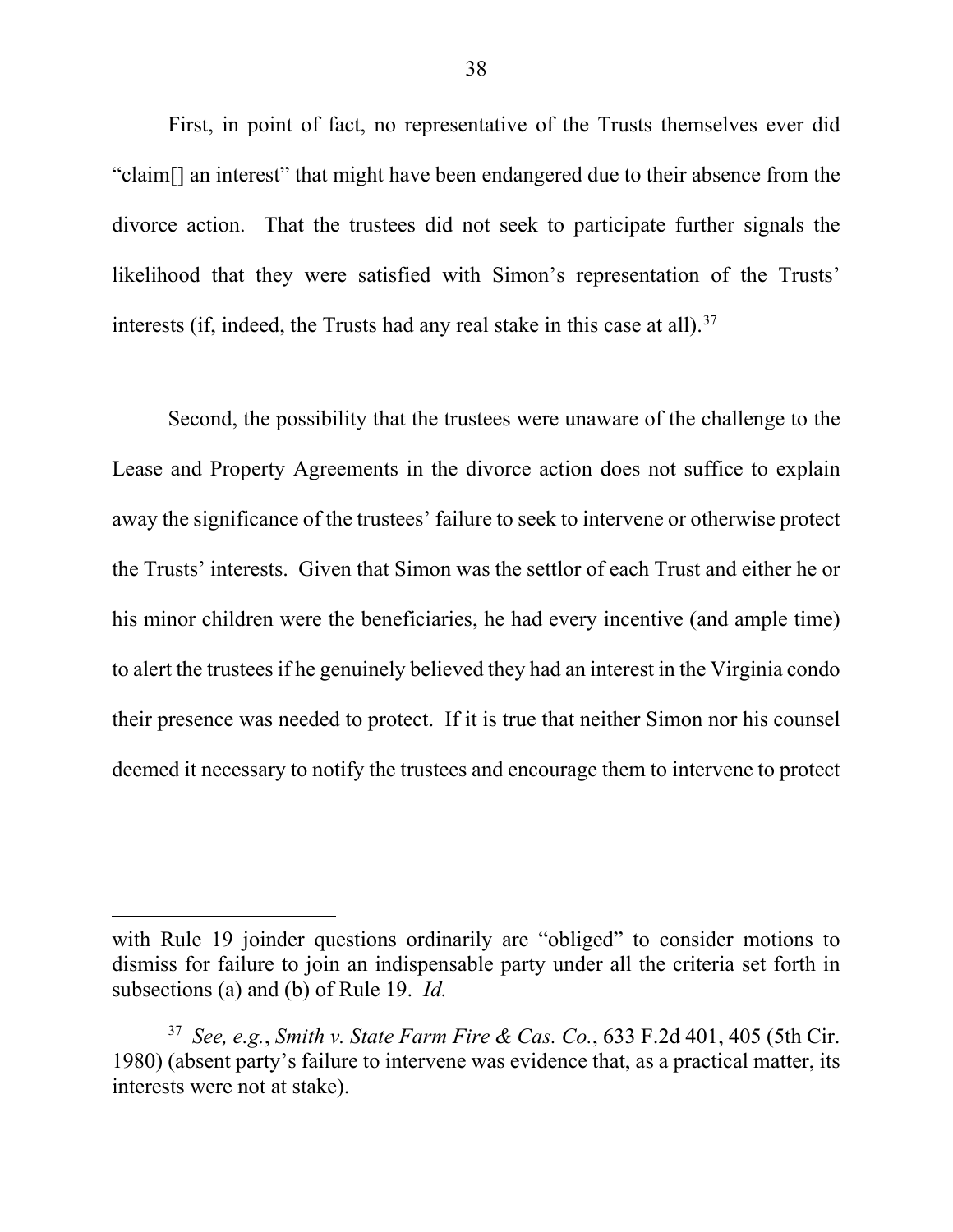the Trusts' interests under the Lease and Purchase Agreements, that only confirms that the Trusts were not necessary parties.

Third, after the trial judge expressed skepticism about the existence and bona fide interests of the Trusts and asked to see Trust documents or other verification, those documents were not proffered, nor did Simon call a trustee or other Trust witness to dispel the judge's doubts.<sup>38</sup> If he could have satisfied the judge's concerns, it is hard to see why he did not do so unless he thought the Trusts' joinder would have accomplished nothing.

Fourth, as far as the GSS Irrevocable Trust is concerned, the Lease and Property Agreements do not purport to provide it with *any* interest at stake in this case. The Irrevocable Trust is not a party to the Lease Agreement and has no rights or duties under it. Although it is named as a party in the Property Agreement, it is

 $38$  The existence of such legitimate and unresolved doubts about the absent party's existence and interests distinguishes this case from cases such as *Graves*, 51 A.3d at 524-25 (holding that marital home could not be distributed without joining the wife's absent father where it was established that the father was a co-owner of the marital home), and *AUD*, 930 A.2d at 207-08 (holding that trial court abused its discretion in failing to join AUD as a party where it was established that AUD stood to lose its educational license, a property interest, and that no existing party had an interest in defending that license).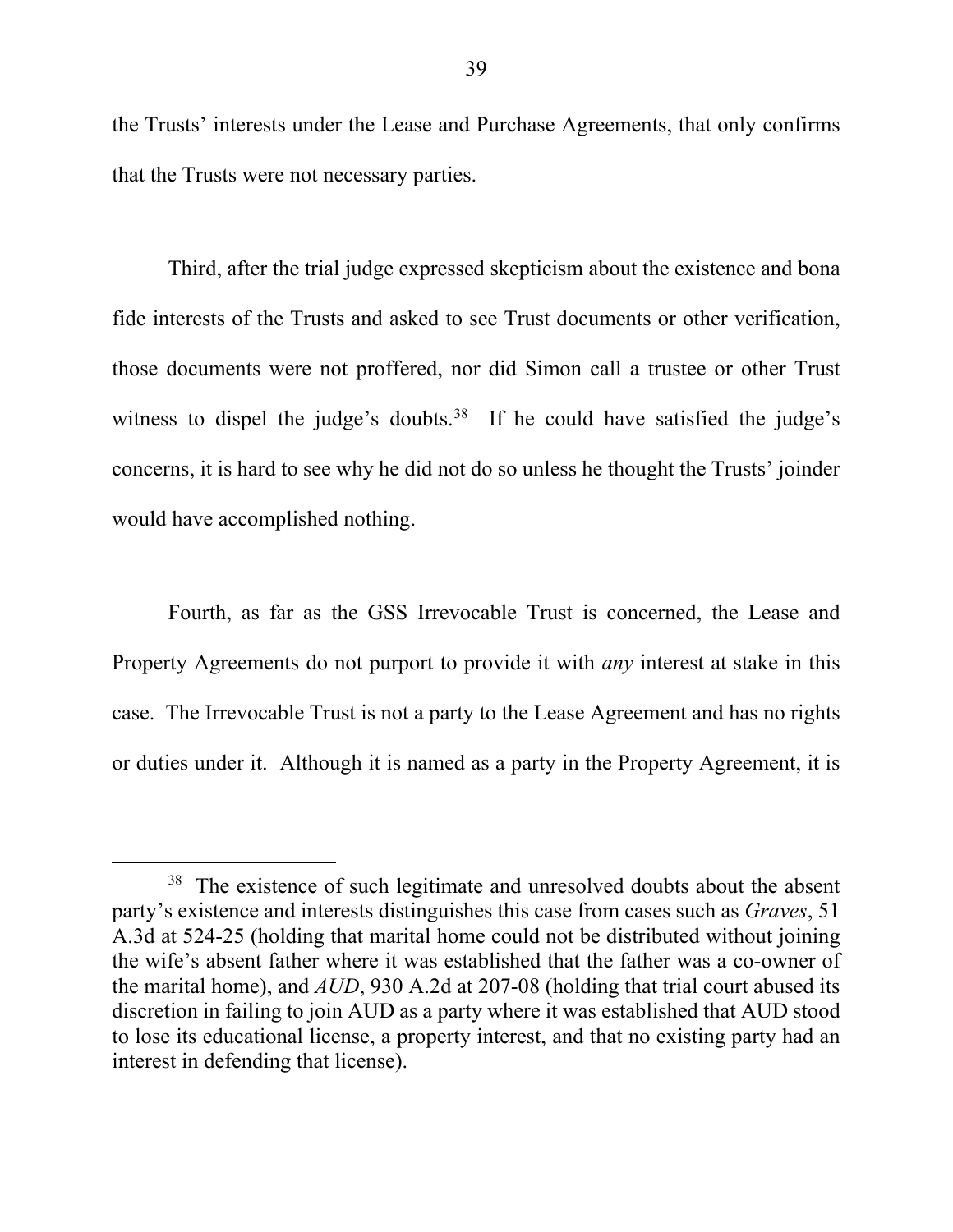not a signatory thereto and it has no rights or duties under that agreement either. The Property Agreement does not purport to bestow or recognize any property interest in the Irrevocable Trust that is at issue in the present case.39

Fifth, as for the GSS Revocable Trust, the Lease Agreement did grant it a long-term lease on the Virginia condo, along with an option (now expired) to purchase the condo during the initial ten-year term. But this does not mean the Trust was an indispensable party. Rule 19 compels the joinder of absent persons with an interest in the action in order to avoid any prejudice that may befall them if they cannot assert their interest.<sup>40</sup> The specter of such prejudice dissipates, however, where the absent person's interests do not diverge from, but rather are shared by, the interests of an existing party. When that is so, the absentee's participation is not required, as its interests are adequately represented and protected despite its absence.

<sup>&</sup>lt;sup>39</sup> Rather, as mentioned above, the Property Agreement merely confirms Smith's acquiescence in Simon's power to alter the status of that Trust as the beneficiary of a life insurance policy on his person. That insurance policy is not involved in the present case.

<sup>40</sup> *See Graves*, 51 A.3d at 526; 4 MOORE'S FEDERAL PRACTICE § 19.03[1] (3d ed., 2020 update).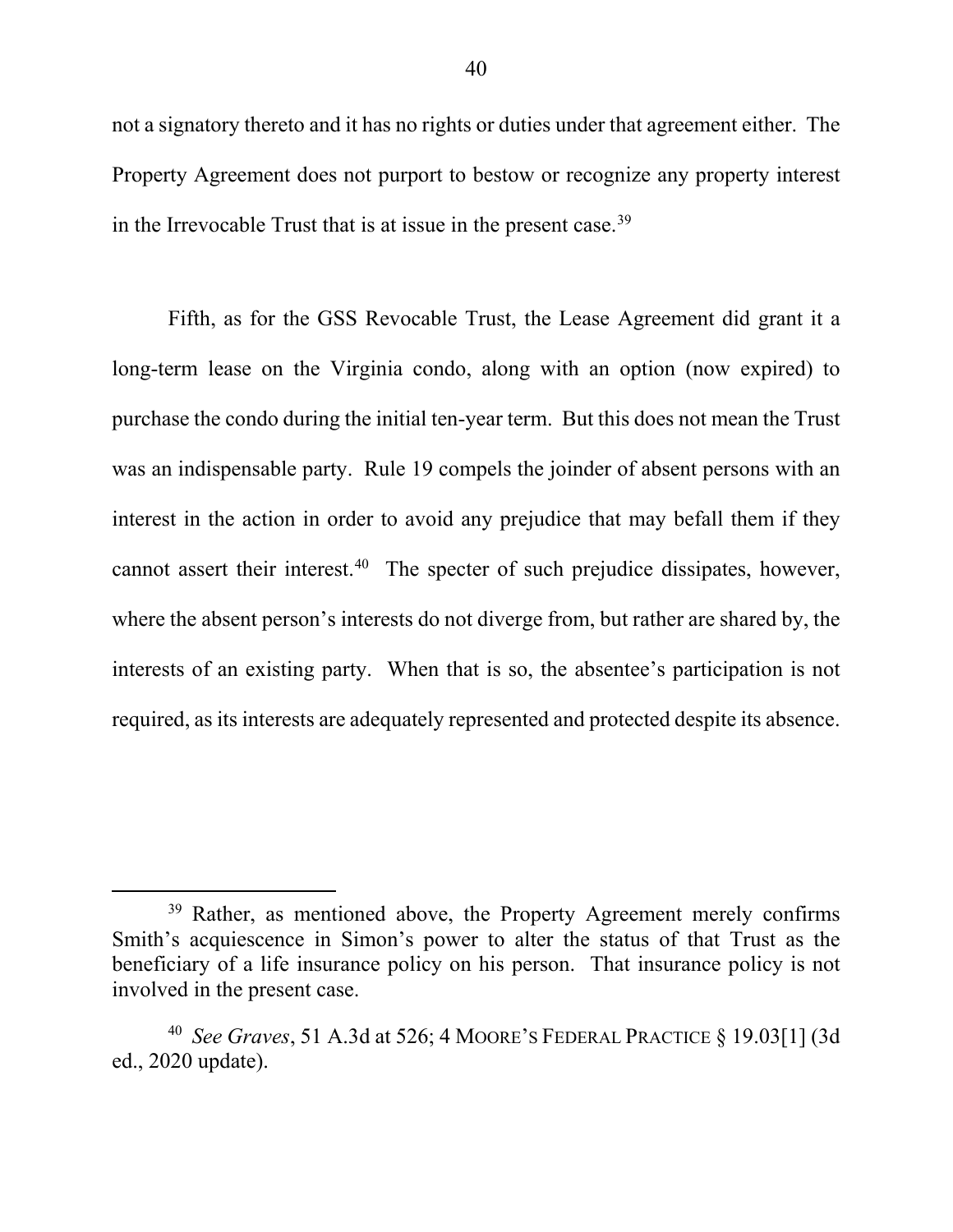Our decision in *District of Columbia v. American University*<sup>41</sup> is instructive. In that litigation, American University sued the District of Columbia Educational Licensure Commission and the American University in Dubai (AUD) in Superior Court. Granting summary judgment to the plaintiff, the trial court ordered the Commission to revoke both AUD's license and the license of AUD's agent in the District, Mr. Goldstein, who was not a party to the suit. In upholding the revocation of Mr. Goldstein's license, we rejected the District's argument that he was a necessary party under Civil Rule 19(a). Pointing out that AUD "has the most to lose from a holding that the Commission abused its discretion in granting Goldstein an agent's license," we explained that:

> Although Goldstein plainly has an interest in this case, his interests and AUD's interests are for all intents and purposes identical. Therefore, and because AUD adequately represents Goldstein's interest, Goldstein was not a necessary party. *See Ramah Navajo Sch. Bd., Inc. v. Babbitt*, 87 F.3d 1338, 1351 (D.C. Cir. 1996) ("If the nonparties' interests are adequately represented by a party, the suit will not impede or impair the nonparties' interests, and therefore the nonparties will not be considered 'necessary.'"); *see also Vale Props., Ltd. v. Canterbury Tales, Inc*., 431 A.2d 11, 15 (D.C. 1981) (trial court may deny motion to intervene under Rule 24(a)(2) "when an existing party seeks the same ultimate objective as the [absent party]"). This is not a case where the absent party "is without a friend in [the] litigation." *Atlantis Dev.*

 <sup>41 2</sup> A.3d 175 (D.C. 2010).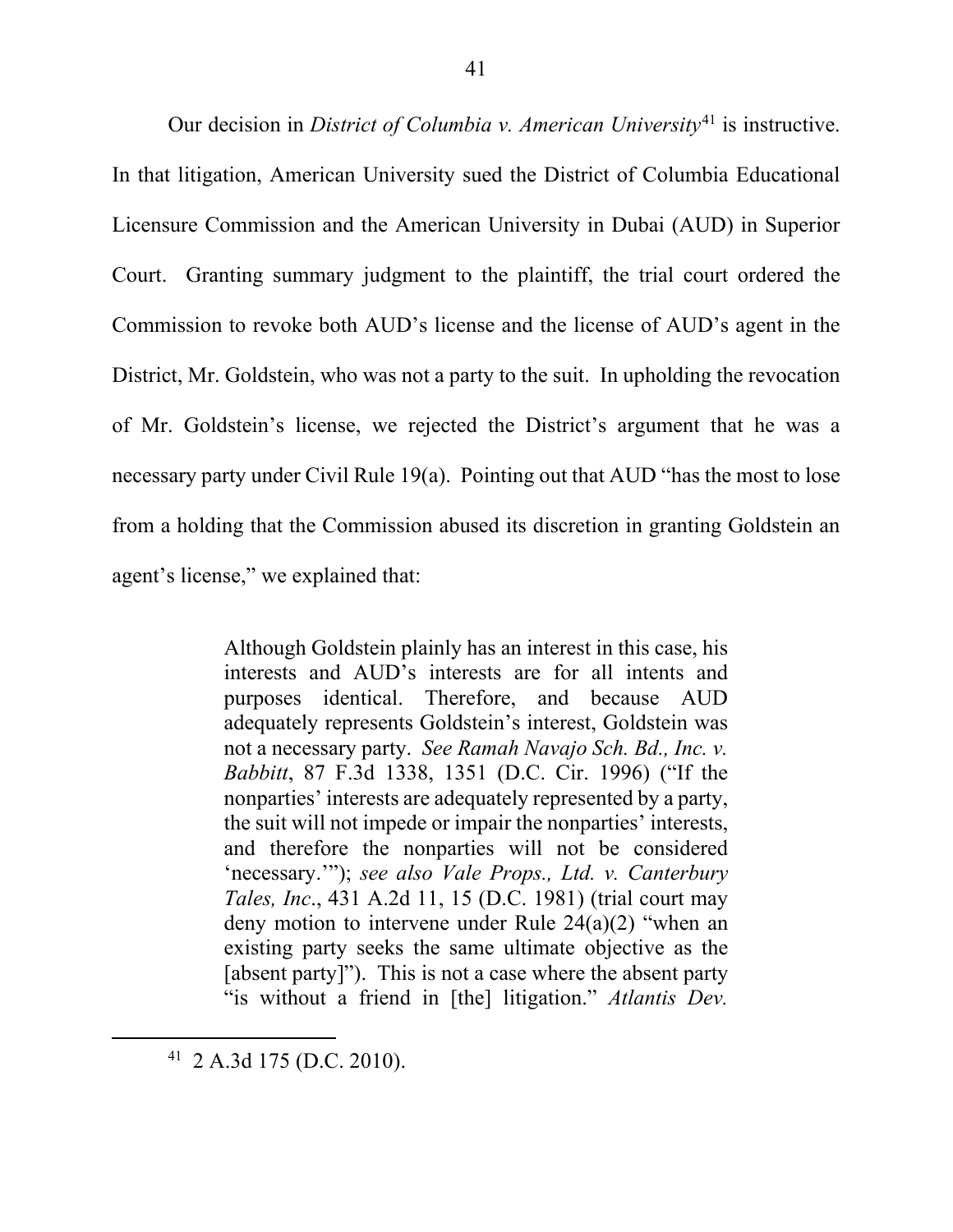*Corp., Ltd. v. United States*, 379 F.2d 818, 825 (5th Cir. 1967).[42]

In the present case, the GSS Revocable Trust certainly did have "a friend" representing and seeking to protect its interests as much as his own in the Virginia condo. Like AUD in the *American University* litigation, it is Simon here who "has the most to lose" from the order cancelling the lease of the condo. "[F]or all intents and purposes," Simon's interests and the Trust's interests are identical, and he was an adequate representative of the Trust's interests. This is so not only because of the management privileges he enjoyed under the Property Agreement, but also — as his trial testimony offering to relinquish the Virginia condo to Smith vividly illustrated — because the trustees of the GSS Revocable Trust owe their allegiance to Simon and are under his direct and total control.

Simon is owed such allegiance and has such control because he was the settlor of the GSS Revocable Trust. "While a trust is revocable, rights of the beneficiaries

 <sup>42</sup> *Id.* at 185. *See also, e.g.*, *Washington v. Daley*, 173 F.3d 1158, 1167 (9th Cir. 1999) ("As a practical matter, an absent party's ability to protect its interest will not be impaired by its absence from the suit where its interest will be adequately represented by existing parties to the suit."); *Ohio Valley Envt'l Coalition v. Bulen*, 429 F.3d 493, 504 (4th Cir. 2005) ("A litigant may serve as a proxy for an absent party if the interests of the two are identical.").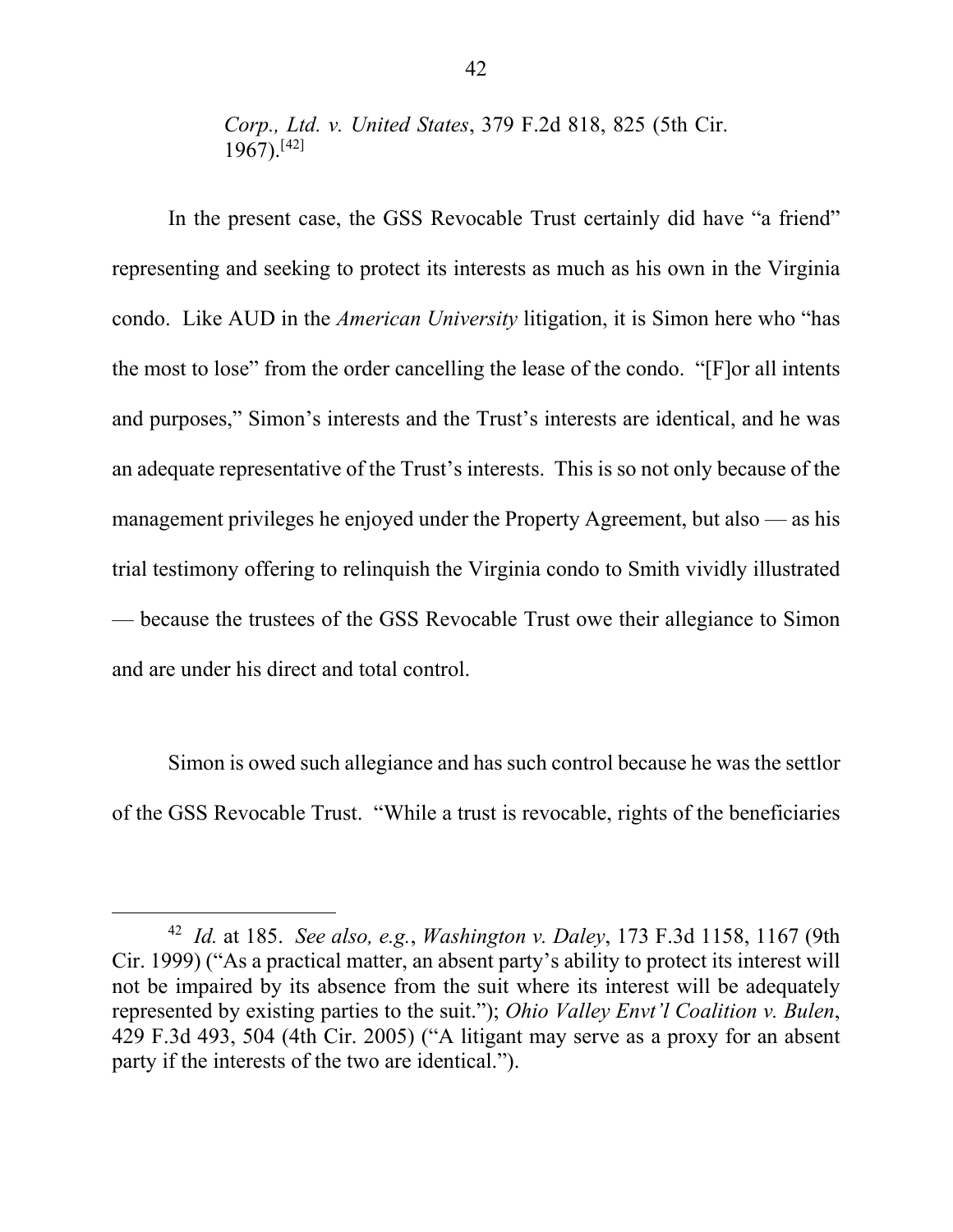are subject to the control of, and the duties of the trustee are owed exclusively to, the settlor."<sup>43</sup> The trustee of the GSS Revocable Trust is, in effect, Simon's agent, doing his bidding and carrying out his wishes in dealing with the Trust's assets, including its lease of the Virginia condo. As the settlor, Simon has the power to instruct the trustee of the GSS Revocable Trust to relinquish whatever interests it might hold in the Virginia condo or otherwise dispose of that property in accordance with Simon's own obligations or wishes. <sup>44</sup> If Simon exercises that power (in compliance with the trial court's judgment ordering him to "cease exercising any control over the property immediately"), the trustee must obey his commands. 45 Simon thus was the proxy of the GSS Revocable Trust in this litigation; the Trust could not have asserted

Simon's legal control over the GSS Revocable Trust also removes any concern that joinder was necessary to enable the court to "accord complete relief among existing parties" or avoid "leav[ing] an existing party subject to a substantial risk of incurring double, multiple, or otherwise inconsistent obligations." *See* Super. Ct. Civ. R.  $19(a)(1)(A)$ , (B)(2).

 <sup>43</sup> D.C. Code § 19-1306.03(a) (2012 Repl.).

<sup>44</sup> *See* RESTATEMENT (THIRD) OF TRUSTS § 74(1)(a)(i) (2007) (The trustee of a revocable trust "has a duty to comply with a direction of the settlor even though the direction is contrary to the terms of the trust or the trustee's normal fiduciary duties" so long as that direction is made "in writing in a manner by which the settlor could properly amend or revoke the trust."); *see also id.* § 74(1)(b) (In a revocable trust, "[t]he rights of the [trust] beneficiaries are exercisable by and subject to the control of the settlor."). Thus, it is immaterial that persons other than Simon (i.e., his minor children) are beneficiaries of the GSS Revocable Trust.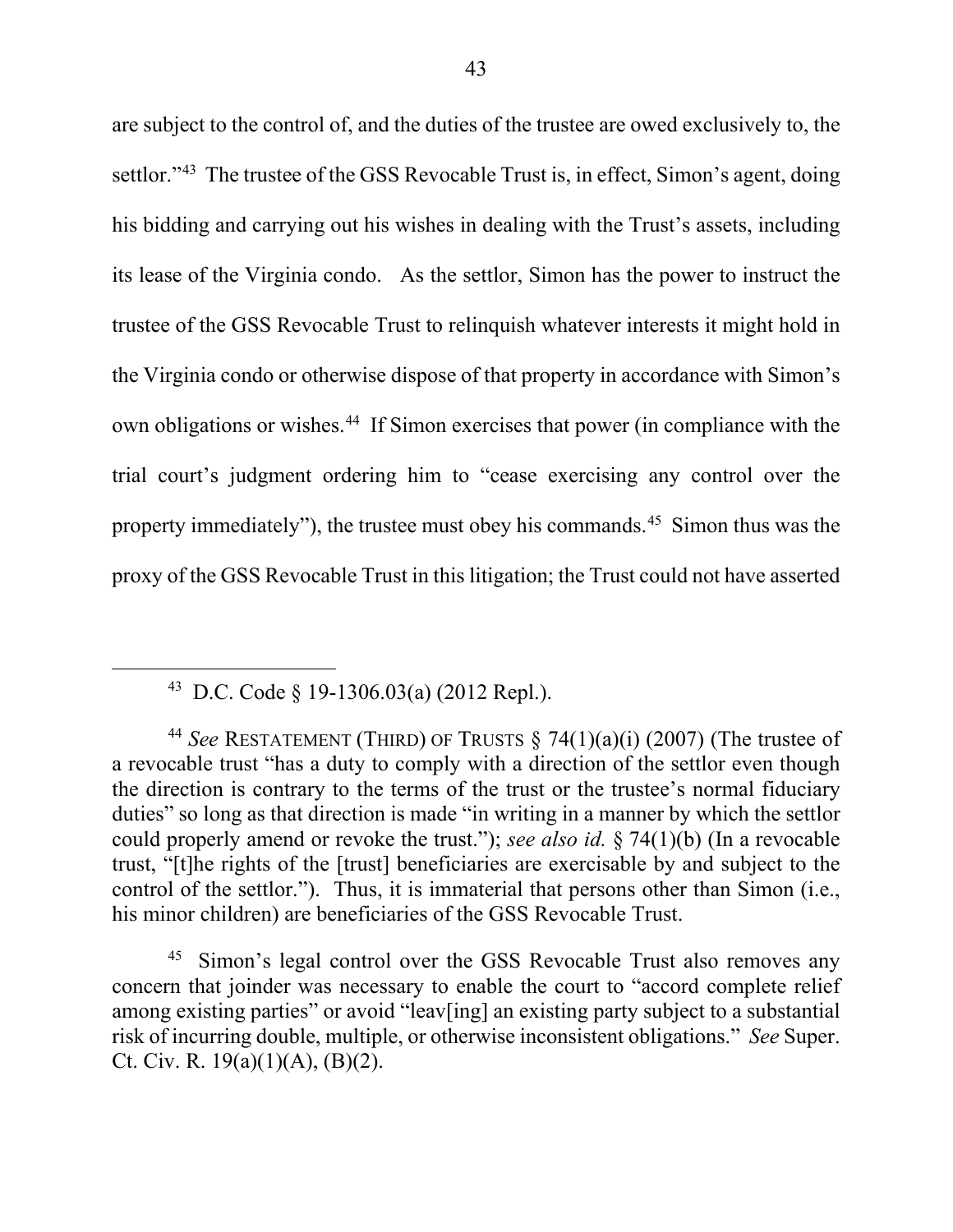interests with respect to the Virginia condo that he himself did not share and seek to protect.

Finally, Simon has identified no interest or argument the GSS Revocable Trust, had it been joined, would have asserted that he was incapable of making himself. And there is no serious dispute that Simon did vigorously assert his and the Trust's interests at trial.46

We conclude that, as a practical and legal matter, the absence of the Trusts did not impair or impede the protection of their interests. Simon was their wholly adequate surrogate. The trial court therefore did not abuse its discretion by failing to require that the Trusts be joined or that the action be dismissed or truncated.

<sup>&</sup>lt;sup>46</sup> During oral argument before this court, Simon asserted that the Trusts' representatives could have put on (1) evidence showing that for years, he, Smith, and the Trusts performed under the terms of both agreements and (2) evidence of the value of the Virginia condo. We see no reason why Simon could not have introduced such evidence himself or, as a proponent of the validity of the agreements, might have had no interest in doing so. (In fact, Simon did testify at trial to his performance and appropriate management of the Virginia condo and to its market value.)